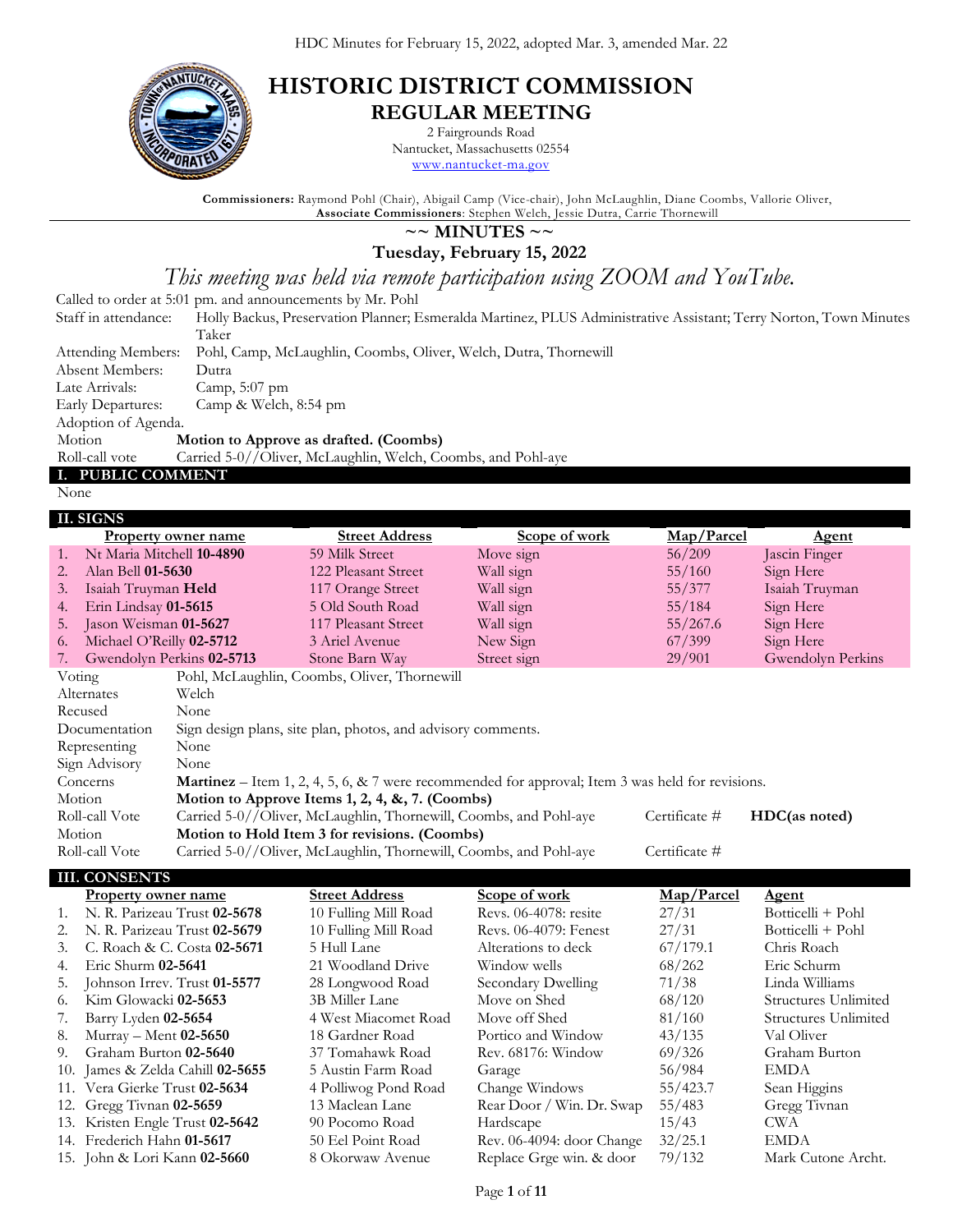|                                 |                                    | HDC Minutes for February 15, 2022, adopted Mar. 3, amended Mar. 22 |                            |               |                        |
|---------------------------------|------------------------------------|--------------------------------------------------------------------|----------------------------|---------------|------------------------|
| 16. Jay Cohen 01-5587           |                                    | 24 Medouie Creek Road                                              | New Shed                   | 20/2          | Smith & Hutton         |
| Voting                          |                                    | Camp (acting chair), McLaughlin, Coombs, Welch, Thornewill         |                            |               |                        |
| Alternates                      | None                               |                                                                    |                            |               |                        |
| Recused                         | Pohl, Oliver                       |                                                                    |                            |               |                        |
| Documentation                   | None                               |                                                                    |                            |               |                        |
| Representing                    | None                               |                                                                    |                            |               |                        |
| Public                          | None                               |                                                                    |                            |               |                        |
| Concerns                        | No concerns.                       |                                                                    |                            |               |                        |
| Motion                          | Motion to Approve. (Coombs)        |                                                                    |                            |               |                        |
| Roll-call Vote                  |                                    | Carried 5-0//Welch, Thornewill, Camp, Coombs, and McLaughlin-aye   |                            | Certificate # | HDC2022-(as noted)     |
|                                 | IV. CONSENTS WITH CONDITIONS       |                                                                    |                            |               |                        |
| <b>Property owner name</b>      |                                    | <b>Street Address</b>                                              | Scope of work              | Map/Parcel    | <u>Agent</u>           |
| 1. Joseph Marchese 11-5158      |                                    | 8 Winn Street                                                      | Rev. 08-4861: pool         | 41/51.2       | Waterscapes            |
|                                 |                                    | Pool not to be visible at time of inspection or thereafter.        |                            |               |                        |
| 2.                              | Lyubenor Lyubomir 01-5552          | 7 Toombs Court                                                     | Solar Roof Array           | 68/153.1      | Ack Smart              |
| $\bullet$                       | Due to lack of visibility          |                                                                    |                            |               |                        |
| 3.                              | Young Bracebridge TR 02-5675       | 7 Shawkemo Road                                                    | Ground Solar Array rev.    | 43/5          | Sun Wind, LLC          |
|                                 | Due to lack of visibility          |                                                                    |                            |               |                        |
| Roach/ Costa 02-5670<br>4.      |                                    | 5 Hull Lane                                                        | Pool                       | 67/179.1      | Chris Roach            |
|                                 |                                    | Pool not to be visible at time of inspection or thereafter.        |                            |               |                        |
| Courtney Cotter 01-5604<br>5.   |                                    | 19 Ellens Way                                                      | Spa                        | 81/184        | Courtney Cotter        |
|                                 | Due to lack of visibility          |                                                                    |                            |               |                        |
| 6.                              | 6 Whitetail Circle, LLC 02-5645    | 6 Whitetail Circle                                                 | Pool                       | 71/24         | Thornewill Design      |
| $\bullet$                       |                                    | Pool not to be visible at time of inspection or thereafter.        |                            |               |                        |
| Bluefin, LLC 01-5626<br>7.      |                                    | 27 Ellens Way (Lot 29)                                             | Pool/Hardscape             | 81/180        | Brook Meerbergen       |
| $\bullet$                       |                                    | Pool not to be visible at time of inspection or thereafter.        |                            |               |                        |
| 8.                              | Barry and Robert Ang 02-5672       | 11 Jonathan Way                                                    | Rev.10-4929: $+$ shed & ac | 75/42         | McMullen and Assoc     |
| $\bullet$                       | Due to lack of visibility          |                                                                    |                            |               |                        |
| 9.                              | Van and Michelle Velle 02-5657     | 10 Maxey Pond Road                                                 | Rev.10-1949:gble/dr hgt    | 40/100        | Lucas Velle            |
|                                 | Due to lack of visibility          |                                                                    |                            |               |                        |
| 10. C.&B. Montgomery 02-5633    |                                    | 3 Pinkham Circle                                                   | Rooftop Solar              | 56/178        | Cotuit Solar           |
| $\bullet$                       | Due to lack of visibility          |                                                                    |                            |               |                        |
| 11. Eileen Oakford 02-5658      |                                    | 29B Brewster Road                                                  | Door, Window Changes       | 54/173.1      | <b>SMRD</b>            |
|                                 | Due to lack of visibility          |                                                                    |                            |               |                        |
| 12. 14 MVR, LLC 02-5676         |                                    | 14 Madequecham Vly Rd                                              | Pool/Hardscape             | 89/13         | Atlantic Landscaping   |
|                                 |                                    | Pool not to be visible at time of inspection or thereafter.        |                            |               |                        |
| 13. Rich Meisenberg 02-5668     |                                    | 86 Polpis Road                                                     | Solar Ground Array         | 44/25.4       | Ack Smart              |
| $\bullet$                       | Due to lack of visibility          |                                                                    |                            |               |                        |
|                                 | 14. Chris & Susan Mitchell 02-5646 | 10 Skyline Drive                                                   | Window Replace             | 79/7.1        | Chris/Susan Mitchell   |
| $\bullet$                       | Due to lack of visibility          |                                                                    |                            |               |                        |
|                                 | 15. Chris & Susan Mitchell 01-5618 | 10 Skyline Drive                                                   | Garage: fenst&door rplc    | 79/7.1        | Chris/Susan Mitchell   |
|                                 | Due to lack of visibility          |                                                                    |                            |               |                        |
| 16. Patrick Cairns 01-5625      |                                    | 6 Nichols Road                                                     | Additions/Renovations      | 92.4/65       | <b>MCA</b>             |
|                                 | Due to lack of visibility          |                                                                    |                            |               |                        |
| 17. Sea La Vie, LLC 02-5666     |                                    | 42 Dukes Road                                                      | Rooftop Solar              | 56/249        | Sun Wind, LLC          |
|                                 | Due to lack of visibility          |                                                                    |                            |               |                        |
| 18. Jay Cohen 01-5599           |                                    | 24 Medouie Creek Road                                              | Pool & Hardscape           | 20/2          | Studio Landscape       |
|                                 |                                    | Pool not to be visible at time of inspection or thereafter.        |                            |               |                        |
| 19. 38 Monohansett, LLC 02-5664 |                                    | 38 Monohansett Road                                                | Pool                       | 79/60         | Val Oliver             |
|                                 |                                    | Pool not to be visible at time of inspection or thereafter.        |                            |               |                        |
| 20. 38 Monohansett, LLC 02-5663 |                                    | 38 Monohansett Road                                                | Cabana                     | 79/60         | Val Oliver             |
|                                 | Due to lack of visibility          |                                                                    |                            |               |                        |
| Voting                          |                                    | Pohl, Camp, McLaughlin, Coombs, Welch                              |                            |               |                        |
| Alternates                      | None                               |                                                                    |                            |               |                        |
| Recused                         | Oliver, Thornewill                 |                                                                    |                            |               |                        |
| Documentation                   | None                               |                                                                    |                            |               |                        |
| Representing                    | None                               |                                                                    |                            |               |                        |
| Public                          | None                               |                                                                    |                            |               |                        |
| Concerns                        | No additional concerns.            |                                                                    |                            |               |                        |
| Motion                          |                                    | Motion to Approve through staff per noted conditions. (Welch)      |                            |               |                        |
| Roll-call Vote                  |                                    | Carried 5-0//Coombs, McLaughlin, Camp, Welch, and Pohl-aye         |                            | Certificate # | HDC2201/2022(as noted) |
|                                 |                                    |                                                                    |                            |               |                        |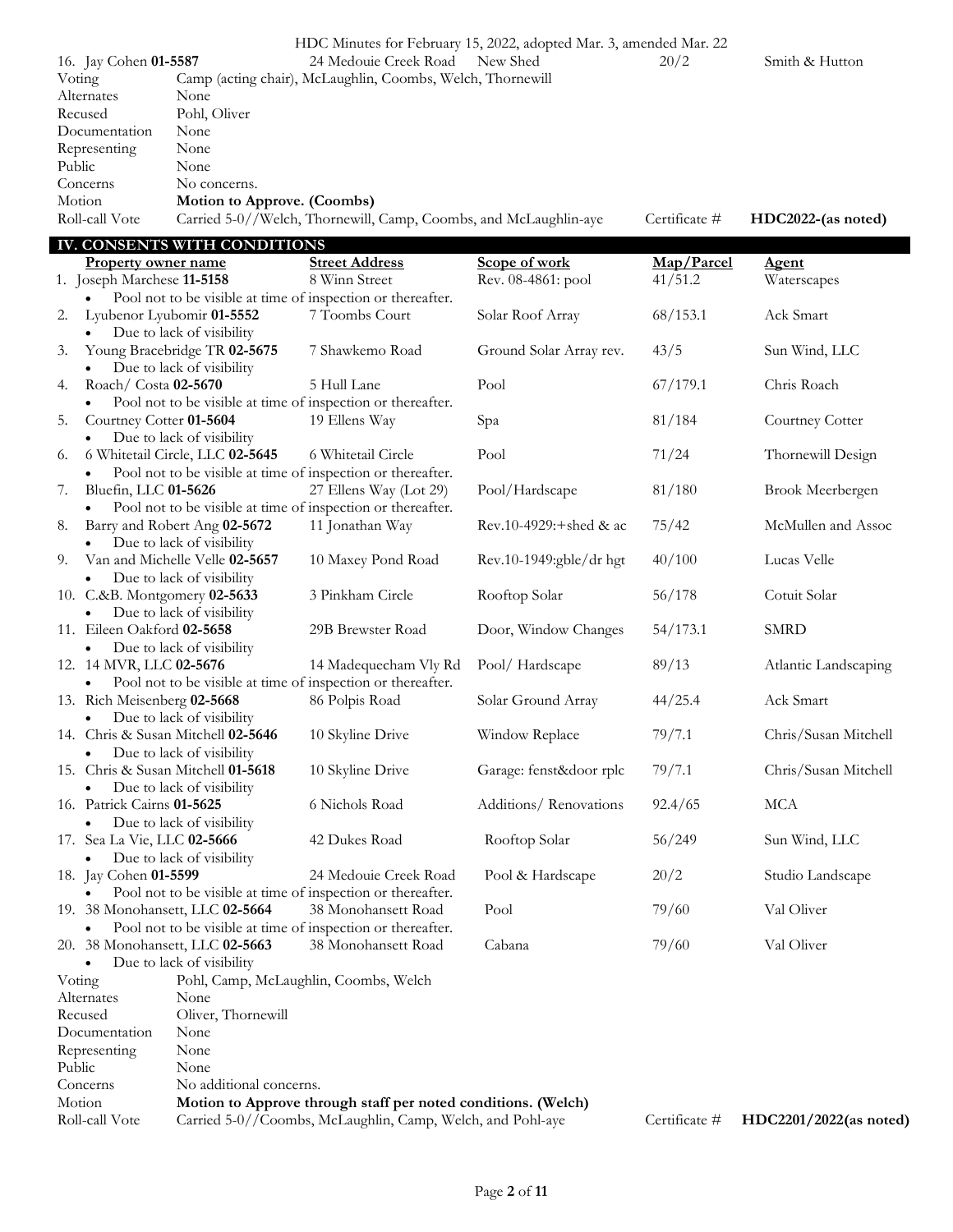## HDC Minutes for February 15, 2022, adopted Mar. 3, amended Mar. 22

| <b>V. OLD BUSINESS 01/21/2021</b> |                                                                                                                |                                                                                                                                                                                                                                                      |               |               |                 |  |  |  |
|-----------------------------------|----------------------------------------------------------------------------------------------------------------|------------------------------------------------------------------------------------------------------------------------------------------------------------------------------------------------------------------------------------------------------|---------------|---------------|-----------------|--|--|--|
| <b>Property owner name</b>        |                                                                                                                | <b>Street Address</b>                                                                                                                                                                                                                                | Scope of work | Map/Parcel    | <b>Agent</b>    |  |  |  |
| 1. 3 Beaver St, LLC 12-5316       |                                                                                                                | <b>3A Beaver Street</b>                                                                                                                                                                                                                              | Renovation    | 55.1.4/97     | Linda Williams  |  |  |  |
| Voting                            |                                                                                                                | Pohl, Camp, Coombs, Oliver, Thornewill                                                                                                                                                                                                               |               |               |                 |  |  |  |
| Alternates                        | None                                                                                                           |                                                                                                                                                                                                                                                      |               |               |                 |  |  |  |
| Recused                           | None                                                                                                           |                                                                                                                                                                                                                                                      |               |               |                 |  |  |  |
| Documentation                     | Architectural elevation plans, site plan, photos, correspondence, historical documents, and advisory comments. |                                                                                                                                                                                                                                                      |               |               |                 |  |  |  |
| Representing                      | Linda Williams                                                                                                 |                                                                                                                                                                                                                                                      |               |               |                 |  |  |  |
|                                   | Polly Walldorf                                                                                                 |                                                                                                                                                                                                                                                      |               |               |                 |  |  |  |
| Public                            | None                                                                                                           |                                                                                                                                                                                                                                                      |               |               |                 |  |  |  |
| Concerns (5:10)                   |                                                                                                                | Williams - Reviewed changes made per previous concerns and context; submitted Scott Forrest's letter regarding raising.                                                                                                                              |               |               |                 |  |  |  |
|                                   |                                                                                                                | The window wells can't go on the side due to the zero setback to the property line and driveway.                                                                                                                                                     |               |               |                 |  |  |  |
|                                   |                                                                                                                | Backus – Circa 1755, timber-frame, lean-to, the Simeon Gardner house; they have letter of historic determination and                                                                                                                                 |               |               |                 |  |  |  |
|                                   |                                                                                                                | are going for the historic tax credit. This is in proximity of AE flood zone, raising is being proactive. The structural                                                                                                                             |               |               |                 |  |  |  |
|                                   |                                                                                                                | engineer's letter doesn't give the Base Flood Elevation (BFE)/Design Flood Elevation (DFE), so she emailed the agent                                                                                                                                 |               |               |                 |  |  |  |
|                                   |                                                                                                                | requesting those. The rubble basement is almost non-existent; they should use period appropriate material and reuse                                                                                                                                  |               |               |                 |  |  |  |
|                                   |                                                                                                                | salvage rubble material. HSAB didn't look at this. Read into the record individual HSAB member comments. Asked the                                                                                                                                   |               |               |                 |  |  |  |
|                                   |                                                                                                                | plans and engineer letter should be revised to include the BFE and DFE.                                                                                                                                                                              |               |               |                 |  |  |  |
|                                   |                                                                                                                | <b>Camp</b> – Asked if the front window wells could be reduced to 3-over-3s (no, for egress). Okay with the rear dormer and                                                                                                                          |               |               |                 |  |  |  |
|                                   |                                                                                                                | bringing the chimney back. Her only concern is window wells on the street; they need to be screened.                                                                                                                                                 |               |               |                 |  |  |  |
|                                   |                                                                                                                | <b>Coombs</b> – HSAB did discuss this; they said due to the age, the front basement windows are inappropriate; we don't know<br>the ages of the houses in the context photos. Appreciates the chimney coming back. The rear dormer should be smaller |               |               |                 |  |  |  |
|                                   |                                                                                                                | due to the age and unchanged condition of this house.                                                                                                                                                                                                |               |               |                 |  |  |  |
|                                   |                                                                                                                | Oliver – She has no concerns about the dormer and loves the chimney. Would prefer the window wells be moved to the                                                                                                                                   |               |               |                 |  |  |  |
|                                   |                                                                                                                | side; however, they would then be more visible.                                                                                                                                                                                                      |               |               |                 |  |  |  |
|                                   |                                                                                                                | Thornewill – Agrees with what's been said. Agrees the front window wells must be hidden; they shouldn't be on the                                                                                                                                    |               |               |                 |  |  |  |
|                                   | bump.                                                                                                          |                                                                                                                                                                                                                                                      |               |               |                 |  |  |  |
|                                   |                                                                                                                | Walldorf - There are two bedrooms in the basement and need egress windows, which can't go on the sides due to                                                                                                                                        |               |               |                 |  |  |  |
|                                   |                                                                                                                | regulations regarding parking and the property line.                                                                                                                                                                                                 |               |               |                 |  |  |  |
|                                   |                                                                                                                | Pohl – Old buildings like this do need to be lifted out of the dirt; putting it on a proper foundation is right. The foundation                                                                                                                      |               |               |                 |  |  |  |
|                                   |                                                                                                                | needs a vintage appropriate veneer. Building down is a good idea but does require window wells; he gets that. The front                                                                                                                              |               |               |                 |  |  |  |
|                                   |                                                                                                                | is the most formal façade and should have a formal salvaged brick veneer with rubble on the sides.                                                                                                                                                   |               |               |                 |  |  |  |
| Motion                            |                                                                                                                | Motion to Approve through staff with the proper elevation information certified by the engineer; the window                                                                                                                                          |               |               |                 |  |  |  |
|                                   |                                                                                                                | wells not to be visible at time of inspection and thereafter; and use of any existing rubble on the west foundation                                                                                                                                  |               |               |                 |  |  |  |
|                                   |                                                                                                                | and salvaged brick with appropriate grout on the front. (Oliver)                                                                                                                                                                                     |               |               |                 |  |  |  |
| Roll-call Vote                    |                                                                                                                | Carried 5-0//Thornewill, Coombs, Camp, Oliver, and Pohl-aye                                                                                                                                                                                          |               | Certificate # | HDC2020-12-5316 |  |  |  |
|                                   |                                                                                                                |                                                                                                                                                                                                                                                      |               |               |                 |  |  |  |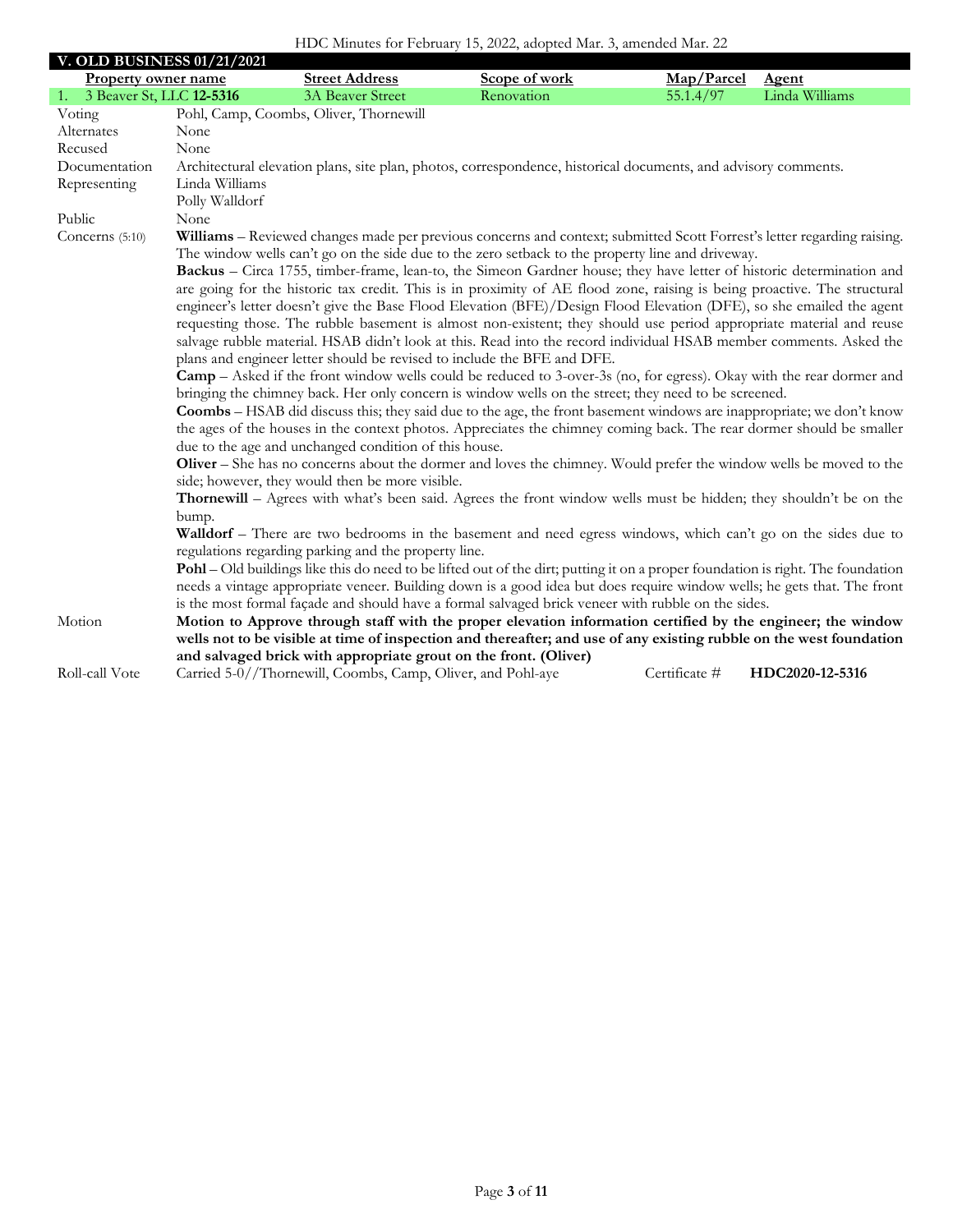|                                    |                               |                                                              | HDC Minutes for February 15, 2022, adopted Mar. 3, amended Mar. 22                                                                                                                                                            |               |             |  |
|------------------------------------|-------------------------------|--------------------------------------------------------------|-------------------------------------------------------------------------------------------------------------------------------------------------------------------------------------------------------------------------------|---------------|-------------|--|
| Arline Bartlett 12-5454<br>2.      |                               | 21 Pleasant Street                                           | Windows, doors, addition                                                                                                                                                                                                      | 55.4.1/1      | <b>LINK</b> |  |
| Voting                             |                               | Camp (acting chair), McLaughlin, Coombs, Oliver, Welch       |                                                                                                                                                                                                                               |               |             |  |
| Alternates                         | Thornewill                    |                                                              |                                                                                                                                                                                                                               |               |             |  |
| Recused                            | None                          |                                                              |                                                                                                                                                                                                                               |               |             |  |
| Documentation                      |                               |                                                              | Architectural elevation plans, site plan, photos, historical documents, and advisory comments.                                                                                                                                |               |             |  |
| Representing                       | Victoria Ewing, LINK          |                                                              |                                                                                                                                                                                                                               |               |             |  |
| Public                             | None                          |                                                              |                                                                                                                                                                                                                               |               |             |  |
| Concerns (5:35)                    |                               |                                                              | <b>Ewing</b> – Reviewed changes made per previous concerns. We will be applying for full landscaping. I'm putting together a<br>window survey that will be ready next week; reviewed the types of windows, location, and age. |               |             |  |
|                                    |                               |                                                              | Welch – For the sake of accuracy, asked if we have an image showing the grade change. The existing grade is buried; the                                                                                                       |               |             |  |
|                                    |                               |                                                              | topography will dramatically change, and we don't have the images he previously requested. There is no existing grade                                                                                                         |               |             |  |
|                                    |                               |                                                              | versus proposed grade being shown on the elevations. It's not appropriate to review the structure when it's not in context                                                                                                    |               |             |  |
|                                    |                               |                                                              | with the whole project. The fenestration changes are minor, but we shouldn't move forward without the landscape plan                                                                                                          |               |             |  |
|                                    |                               |                                                              | with grade changes. He wants to see the previously approved hardscape application; he doesn't think a grade change was                                                                                                        |               |             |  |
|                                    |                               |                                                              | discussed with that. This could be held to track until the grading is resolved.                                                                                                                                               |               |             |  |
|                                    |                               |                                                              | Oliver – We need to be clear about the actual grade change; a hardscape plan would be helpful. Regarding the addition,                                                                                                        |               |             |  |
|                                    |                               | the eave line should drop so it's more additive.             |                                                                                                                                                                                                                               |               |             |  |
|                                    |                               |                                                              | <b>Coombs</b> – We haven't discussed the amount of fill; the dirt is piled 2 to 3 feet high and will kill the trees. The proposed                                                                                             |               |             |  |
|                                    |                               |                                                              | north shows flat grade. We have rules about how much fill can be added. The fill should be removed from the trees now.                                                                                                        |               |             |  |
|                                    |                               |                                                              | We need to know exactly how much the grade is going up; she agrees we should get that before continuing. The shutters                                                                                                         |               |             |  |
|                                    | as proposed won't work.       |                                                              |                                                                                                                                                                                                                               |               |             |  |
|                                    |                               |                                                              | McLaughlin – The changes are appropriate and compatible, and this should be approved.                                                                                                                                         |               |             |  |
|                                    |                               |                                                              | Camp – She saw a site plan showing a driveway from Candle House, so she gets why the grade change. Agrees with HSAB                                                                                                           |               |             |  |
|                                    | regarding the shutters.       |                                                              |                                                                                                                                                                                                                               |               |             |  |
|                                    |                               |                                                              | <b>Backus</b> – She believes the property came in for a new driveway, which has been approved; that location and shape is not                                                                                                 |               |             |  |
|                                    |                               |                                                              | what was approved. HSAB reviewed the original application; shutters that can't close shouldn't be allowed and so should                                                                                                       |               |             |  |
|                                    |                               |                                                              | be discussed. Topography and landscape would be helpful. There is a window survey forthcoming. There is the adjacent                                                                                                          |               |             |  |
|                                    |                               |                                                              | lot subdivided off this under 41-81L and we need to know where the driveways will be in relation to each other.                                                                                                               |               |             |  |
|                                    |                               |                                                              | Discussion about the fill that was delivered to the site. Commission request the delivered fill be removed.                                                                                                                   |               |             |  |
| Motion                             |                               |                                                              | Motion to Hold for cross-section representation on the X-Y axis; topographical plan showing existing and                                                                                                                      |               |             |  |
|                                    |                               |                                                              | proposed to extend over the lot line; images of what is there today taken from Candle House and the rear lot                                                                                                                  |               |             |  |
|                                    |                               | showing the grade changes; and for revisions. (Welch)        |                                                                                                                                                                                                                               |               |             |  |
| Roll-call Vote                     |                               | Carried 5-0//Oliver, Coombs, McLaughlin, Welch, and Camp-aye |                                                                                                                                                                                                                               | Certificate # |             |  |
| <b>VI. NEW BUSINESS 01/18/2021</b> |                               |                                                              |                                                                                                                                                                                                                               |               |             |  |
| <b>Property owner name</b>         |                               | <b>Street Address</b>                                        | Scope of work                                                                                                                                                                                                                 | Map/Parcel    | Agent       |  |
| 3. Amy Mignone 01-5547             |                               | 10 Angola Street                                             | Window/door replace& alt.                                                                                                                                                                                                     | 55.4.4/79     | Val Oliver  |  |
| Voting                             |                               | Pohl, Camp, McLaughlin, Coombs, Thornewill                   |                                                                                                                                                                                                                               |               |             |  |
| Alternates                         | Welch                         |                                                              |                                                                                                                                                                                                                               |               |             |  |
| Recused                            | Oliver                        |                                                              |                                                                                                                                                                                                                               |               |             |  |
| Documentation                      |                               |                                                              | Architectural elevation plans, site plan, photos, correspondence, historical documents, and advisory comments.                                                                                                                |               |             |  |
| Representing                       | Val Oliver, Val Oliver Design |                                                              |                                                                                                                                                                                                                               |               |             |  |
| Public                             | None                          |                                                              |                                                                                                                                                                                                                               |               |             |  |
| Concerns $(6:02)$                  |                               |                                                              | Oliver - Presented project; circa 1973 infill; asking for simulated-divided lights (SDL)                                                                                                                                      |               |             |  |
|                                    |                               |                                                              | <b>Backus</b> – Read HSAB comments 1/31: This is in the old historic district (OHD) so all windows should be true-divided                                                                                                     |               |             |  |
|                                    |                               |                                                              | lights (TDL). The single side-light at the front door is not appropriate. The side wing as proposed has an awkward massing;                                                                                                   |               |             |  |

lights (TDL). The single side-light at the front door is not appropriate. The side wing as proposed has an awkward massing; either keep the shingled walls on the front and part of the side or drop the porch floor level 8" to improve the proportions and reduce the shingle area above the garage door; if it remains an open porch, the roof should change to a hip. HSAB would like to review further revisions.

The windows facing the public way should be TDL. The pediment over the front door and cross bucks don't go well together; correlate the front door surround with the new balcony. Read into the record a letter from Anne Dewez. **McLaughlin** – (audio cut out)

**Camp** – Likes the new window dimensions; front door should be more classical; adding a middle column to the deck would give it more presence. There are ways to make crossbucks work.

**Coombs** – The windows should be TDL; this is in the OHD. The deck over the garage is okay as proposed but likes Ms. Camp's suggestion.

**Thornewill** – Agree with what's been said and HSAB. She's concerned about white with the porch and garage door. **Pohl** – Agrees about the asymmetrical entryway; the original is charming. The 2<sup>nd</sup>-floor porch is okay as proposed and fits with how it was originally built; adding another column would give it more character. Grey trim would be better than white. This is set way back and we've approved SDLs in the OHD, cited the former Nobby Shop 2<sup>nd</sup>-floor as an example;

he's okay with the windows going to SDL in this location, which is a safe place to do that. Motion **Motion to Approve through staff with a more classic entry door; add a center column to the sun porch; and trim and sash to be light grey. (Camp)**

Roll-call Vote Carried 5-0//Thornewill, Camp, Coombs, McLaughlin, and Pohl-aye Certificate # **HDC2022-01-5547**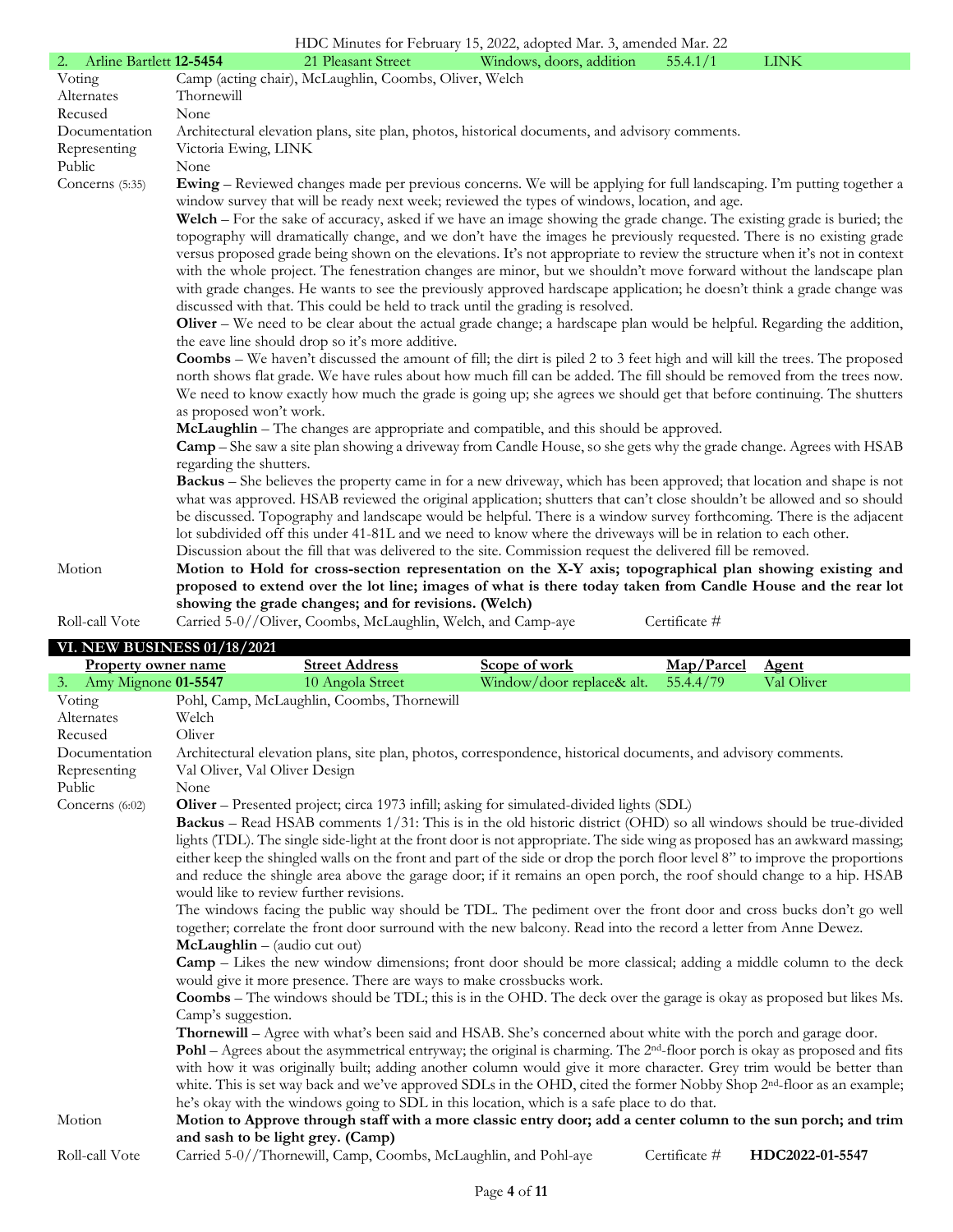|                             |                            | HDC Minutes for February 15, 2022, adopted Mar. 3, amended Mar. 22                                                                                                                                                                                 |                             |               |                  |
|-----------------------------|----------------------------|----------------------------------------------------------------------------------------------------------------------------------------------------------------------------------------------------------------------------------------------------|-----------------------------|---------------|------------------|
| 4.                          | Ali & Zach Smith 12-5313   | 232 Madaket Road                                                                                                                                                                                                                                   | New garage                  | 59.4/120.1    | <b>JN</b> Design |
| Voting                      |                            | Pohl, Camp, McLaughlin, Coombs, Welch                                                                                                                                                                                                              |                             |               |                  |
| Alternates                  | Thornewill                 |                                                                                                                                                                                                                                                    |                             |               |                  |
| Recused                     | Oliver                     |                                                                                                                                                                                                                                                    |                             |               |                  |
| Documentation               |                            | Architectural elevation plans, site plan, and photos.                                                                                                                                                                                              |                             |               |                  |
| Representing                | Amaurys Solana, JN Design  |                                                                                                                                                                                                                                                    |                             |               |                  |
| Public                      | None                       |                                                                                                                                                                                                                                                    |                             |               |                  |
| Concerns (6:19)             |                            | <b>Solana</b> – Asked to hold this. They are making revisions.                                                                                                                                                                                     |                             |               |                  |
|                             | Not opened at this time.   |                                                                                                                                                                                                                                                    |                             |               |                  |
| Motion                      |                            | Motion to Hold for further revisions at applicant's request. (Coombs)                                                                                                                                                                              |                             |               |                  |
| Roll-call Vote              |                            | Carried 5-0//McLaughlin, Camp, Welch, Coombs, and Pohl-aye                                                                                                                                                                                         |                             | Certificate # | HDC2021-12-5313  |
| 5. Ali & Zach Smith 12-5315 |                            | 232 Madaket Road                                                                                                                                                                                                                                   | Fenestration & dormer       | 59.4/120.1    | <b>JN</b> Design |
| Voting                      |                            | Pohl, Camp, McLaughlin, Coombs, Welch                                                                                                                                                                                                              |                             |               |                  |
| Alternates                  | Thornewill                 |                                                                                                                                                                                                                                                    |                             |               |                  |
| Recused                     | Oliver                     |                                                                                                                                                                                                                                                    |                             |               |                  |
| Documentation               |                            | Architectural elevation plans, site plan, and photos.                                                                                                                                                                                              |                             |               |                  |
| Representing                | Amaurys Solana, JN Design  |                                                                                                                                                                                                                                                    |                             |               |                  |
| Public                      | None                       |                                                                                                                                                                                                                                                    |                             |               |                  |
| Concerns (6:22)             |                            | Solana - Presented project and changes made per MAB comments; height 26'2".                                                                                                                                                                        |                             |               |                  |
|                             |                            | <b>Backus</b> – Read MAB comments 1/24: North and south dormers are inappropriate on the front; they go to the ridge, have                                                                                                                         |                             |               |                  |
|                             |                            | unusual transom windows, appropriate skylights, and the chimney should not be taken over by the dormers. The structure                                                                                                                             |                             |               |                  |
|                             |                            | is visible from both Madaket Road and potentially from the rear Long Pond Drive. 2-over-2s on this style house are not                                                                                                                             |                             |               |                  |
|                             |                            | appropriate; should remain 6-over-6 or option to 6-over-1. Wrap-around porch negatively impacts the symmetry of the                                                                                                                                |                             |               |                  |
|                             |                            | structure; a standard front porch running from side to side to corner boards would be appropriate. The hip roof around                                                                                                                             |                             |               |                  |
|                             |                            | the east side is not appropriate. French door composition is odd. Not standard 4 light. If the windows are not changed,                                                                                                                            |                             |               |                  |
|                             |                            | the doors should remain 15 lights, though the visibility may be minimal at ground level. East and west elevations clearly                                                                                                                          |                             |               |                  |
|                             |                            | show the odd dormers, pitch might not be 4/12, and show the skylights raised off the roof plain, which is not standard                                                                                                                             |                             |               |                  |
|                             |                            | for Nantucket. East elevation, the inappropriate wrap around porch oddly placed. Use of "TBD" (to be determined) is<br>not appropriate on applications; skylights should be no larger than 24" x 36" vertically oriented; question the orientation |                             |               |                  |
|                             | of this one.               |                                                                                                                                                                                                                                                    |                             |               |                  |
|                             |                            | Circa 1986. Looks like the plans have been changed per those comments.                                                                                                                                                                             |                             |               |                  |
|                             |                            | McLaughlin - The rear dormer as drawn is inappropriate; the windows are too small.                                                                                                                                                                 |                             |               |                  |
|                             |                            | <b>Coombs</b> – Windows should be 6-over-6 or 12-over-12; 2-over-2 is not appropriate. Asked the visibility of the south                                                                                                                           |                             |               |                  |
|                             | elevation.                 |                                                                                                                                                                                                                                                    |                             |               |                  |
|                             |                            | <b>Camp</b> – The existing pane configuration is charming. The front porch posts should be larger/thicker and should be at                                                                                                                         |                             |               |                  |
|                             |                            | the very end of the porch. The rear dormer needs another window; there's too much shingle space.                                                                                                                                                   |                             |               |                  |
|                             | $Weich - No concerns.$     |                                                                                                                                                                                                                                                    |                             |               |                  |
|                             |                            | Pohl – No concerns but does like adding a window into the rear dormer. The front porch posts would be better if they're                                                                                                                            |                             |               |                  |
|                             | 8X8.                       |                                                                                                                                                                                                                                                    |                             |               |                  |
| Motion                      |                            | Motion to Approve through staff with 4 <sup>th</sup> window the rear dormer and increasing the front porch columns to                                                                                                                              |                             |               |                  |
|                             | 8X8. (Camp)                |                                                                                                                                                                                                                                                    |                             |               |                  |
| Roll-call Vote              |                            | Carried 4-1//McLaughlin, Welch, Camp, and Pohl-aye; Coombs-nay                                                                                                                                                                                     |                             | Certificate # | HDC2021-12-5315  |
|                             |                            |                                                                                                                                                                                                                                                    |                             |               |                  |
| 6.                          | Zero India St, LLC 01-5514 | 1 Cambridge Street                                                                                                                                                                                                                                 | Rdc ftprnt/rf replace/fenst | 42.3.1/130.2  | Emeritus         |
| Voting                      |                            | Pohl, Camp, McLaughlin, Coombs, Oliver                                                                                                                                                                                                             |                             |               |                  |
| Alternates                  | Welch, Thornewill          |                                                                                                                                                                                                                                                    |                             |               |                  |
| Recused                     | None                       |                                                                                                                                                                                                                                                    |                             |               |                  |
| Documentation               |                            | Architectural elevation plans, site plan, photos, historical documents, and advisory comments.                                                                                                                                                     |                             |               |                  |
| Representing<br>Public      | None                       | Matt MacEachern, Emeritus Development                                                                                                                                                                                                              |                             |               |                  |
|                             |                            |                                                                                                                                                                                                                                                    |                             |               |                  |
| Concerns (6:35)             |                            | <b>MacEachern</b> – Asked to hold this for further revisions.                                                                                                                                                                                      |                             |               |                  |
| Motion                      | Not opened at this time.   | Motion to Hold for further information at applicant's request. (Camp)                                                                                                                                                                              |                             |               |                  |
| Roll-call Vote              |                            | Carried 5-0//Coombs, Oliver, McLaughlin, Camp, and Pohl-aye                                                                                                                                                                                        |                             | Certificate # |                  |
|                             |                            |                                                                                                                                                                                                                                                    |                             |               |                  |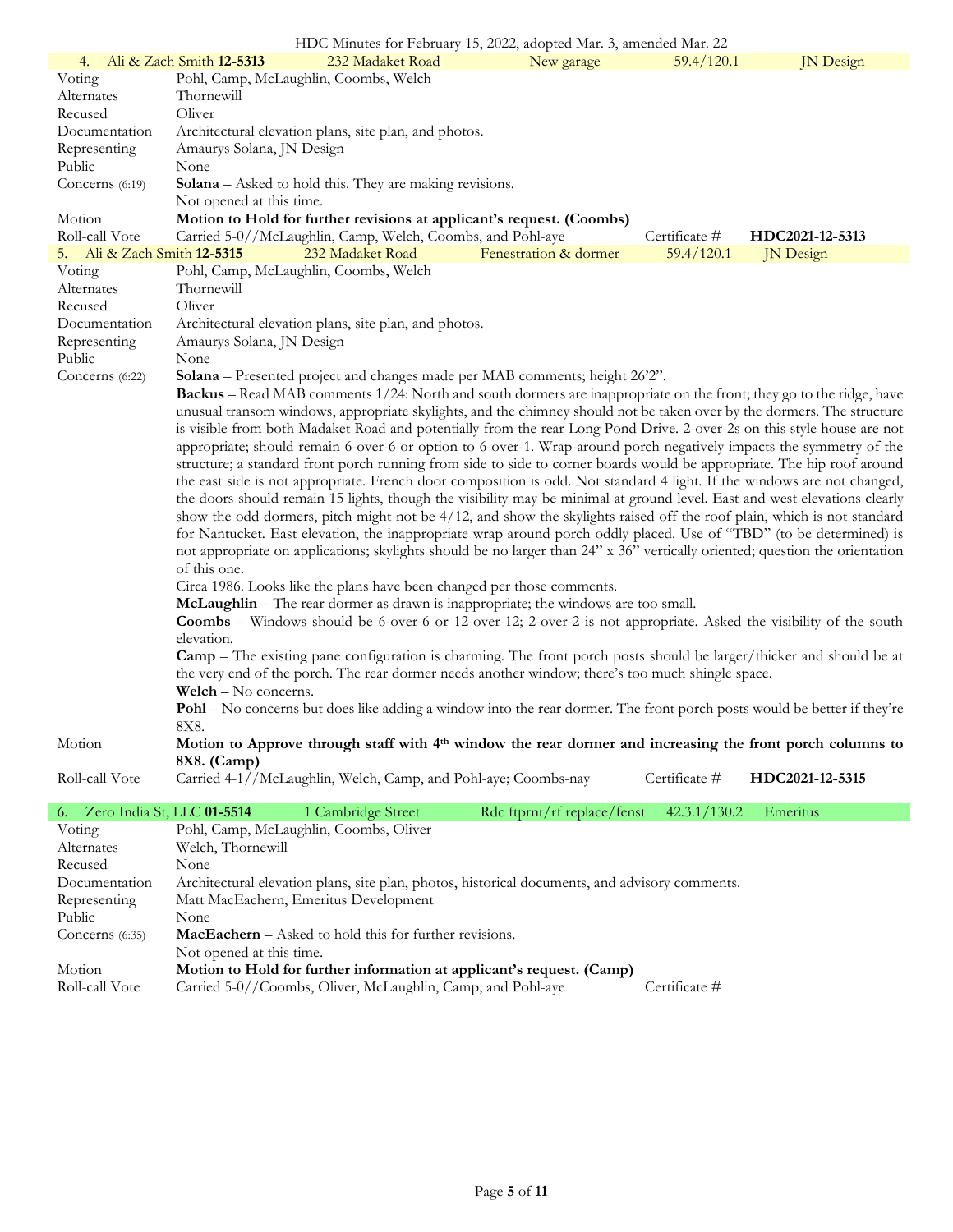## HDC Minutes for February 15, 2022, adopted Mar. 3, amended Mar. 22

| <b>Property owner name</b> | <b>VII. OLD BUSINESS 01/25/2022</b> | <b>Street Address</b>                                             | Scope of work                                                                                                                                                                                                                                                                      | Map/Parcel    | <b>Agent</b>      |
|----------------------------|-------------------------------------|-------------------------------------------------------------------|------------------------------------------------------------------------------------------------------------------------------------------------------------------------------------------------------------------------------------------------------------------------------------|---------------|-------------------|
| 1.                         | Marshall & Holly Pagon 11-5250      | 28 & 32 Baxter Road                                               | Pool house & pergola                                                                                                                                                                                                                                                               | 49.23/29      | Design Associates |
| Voting                     |                                     | Pohl, McLaughlin, Coombs, Oliver, Thornewill                      |                                                                                                                                                                                                                                                                                    |               |                   |
| Alternates                 | None                                |                                                                   |                                                                                                                                                                                                                                                                                    |               |                   |
| Recused                    | None                                |                                                                   |                                                                                                                                                                                                                                                                                    |               |                   |
| Documentation              |                                     |                                                                   | Landscape design plans, site plan, photos, historical documents, and advisory comments.                                                                                                                                                                                            |               |                   |
| Representing               | Chris Dalmus, Design Associates     |                                                                   |                                                                                                                                                                                                                                                                                    |               |                   |
| Public                     | None                                |                                                                   |                                                                                                                                                                                                                                                                                    |               |                   |
| Concerns (6:37)            |                                     |                                                                   | Dalmus - Reviewed changes made per previous concerns; east elevation faces Baxter Road.                                                                                                                                                                                            |               |                   |
|                            |                                     |                                                                   | Backus – This is Windrush, circa 1906. At the last meeting, you asked that the chimney have brick to match the main                                                                                                                                                                |               |                   |
|                            |                                     | house; one commissioner said it was heavy.                        |                                                                                                                                                                                                                                                                                    |               |                   |
|                            |                                     |                                                                   | McLaughlin - West elevation, the doors have too much glass; fenestration should be cut back to 50% of the wall space.                                                                                                                                                              |               |                   |
|                            |                                     |                                                                   | Oliver – This isn't a dwelling so she doesn't feel the fenestration guidelines need to apply. She has no concerns.                                                                                                                                                                 |               |                   |
|                            |                                     |                                                                   | <b>Coombs</b> – It's set way back and isn't a house or garage. She has no concerns.                                                                                                                                                                                                |               |                   |
|                            |                                     | Pohl - This is a pavilion, an accessory structure.                | <b>Thornewill</b> – Appreciates the chimney going to brick. This is a great little building.                                                                                                                                                                                       |               |                   |
| Motion                     |                                     | Motion to Approve as submitted. (Coombs)                          |                                                                                                                                                                                                                                                                                    |               |                   |
| Roll-call Vote             |                                     | Carried 5-0//Oliver, Thornewill, McLaughlin, Coombs, and Pohl-aye |                                                                                                                                                                                                                                                                                    | Certificate # | HDC2021-11-5250   |
|                            |                                     |                                                                   |                                                                                                                                                                                                                                                                                    |               |                   |
| 2.                         | Trogoh Nominee Trust 05-3640        | 26 Easy Street                                                    | Mixed Use-Retail & Resid                                                                                                                                                                                                                                                           | 42.4.2/23     | Emeritus          |
| Voting                     | Pohl, Coombs, Oliver, Thornewill    |                                                                   |                                                                                                                                                                                                                                                                                    |               |                   |
| Alternates                 | None                                |                                                                   |                                                                                                                                                                                                                                                                                    |               |                   |
| Recused                    | None                                |                                                                   |                                                                                                                                                                                                                                                                                    |               |                   |
| Documentation              |                                     |                                                                   | Architectural elevation plans, site plan, photos, historical documents, and advisory comments.                                                                                                                                                                                     |               |                   |
| Representing<br>Public     |                                     | Matt MacEachern, Emeritus Development                             |                                                                                                                                                                                                                                                                                    |               |                   |
| Concerns (6:44)            | None                                |                                                                   | MacEachern - Reviewed changes made per previous concerns. Disagrees with HSAB about the 3 <sup>rd</sup> -floor program.                                                                                                                                                            |               |                   |
|                            |                                     |                                                                   | Backus - Contributing lot in the OHD. Appreciates reduction in number of dormers; agree the roof walk is inappropriate                                                                                                                                                             |               |                   |
|                            |                                     |                                                                   | and not historically accurate; balcony over a public space is inappropriate. This must comply with Chapter 11, new                                                                                                                                                                 |               |                   |
|                            |                                     |                                                                   | construction of Resilient Nantucket. Haven't seen the engineer's letter on the BFE or DFE; we need that.                                                                                                                                                                           |               |                   |
|                            |                                     |                                                                   | Read HASB comments 1/18: Would like a streetscape of this building relating to the neighboring structures. The HDC                                                                                                                                                                 |               |                   |
|                            |                                     |                                                                   | has repeatedly asked the applicant to lower the building and eliminate the balcony; it's still too tall. The roof pitch should                                                                                                                                                     |               |                   |
|                            |                                     |                                                                   | lower to 8/12 and the 1 <sup>st</sup> -floor ceiling height reduced. The gable dormers are too big and create a 3 <sup>rd</sup> -floor wall; they                                                                                                                                  |               |                   |
|                            |                                     |                                                                   | should be much narrower with single windows. The roof walk is too wide and should be reduced to about 7 feet or                                                                                                                                                                    |               |                   |
|                            |                                     |                                                                   | eliminated; it adds to the height. Second-floor balconies on the front of any building downtown are inappropriate, and it                                                                                                                                                          |               |                   |
|                            |                                     |                                                                   | should be removed. The two sets of triple doors leading nowhere should be changed to double-hung windows. The 3rd-                                                                                                                                                                 |               |                   |
|                            |                                     |                                                                   | floor mulled windows in the gable end are inappropriate and should be a single. The applicant is still asking for too much                                                                                                                                                         |               |                   |
|                            |                                     |                                                                   | program in this location; trying to maintain this much floor area on the 3 <sup>rd</sup> floor shouldn't be driving the design. A                                                                                                                                                  |               |                   |
|                            |                                     |                                                                   | reduction in 3 <sup>rd</sup> -floor space will help steer this design closer to the proper height and scale for the neighborhood. This is                                                                                                                                          |               |                   |
|                            |                                     |                                                                   | a classic example of the applicant repeatedly asking for the same thing each time without making the changes that the                                                                                                                                                              |               |                   |
|                            |                                     |                                                                   | HDC has requested in the hopes that eventually the HDC will approve something. It is wasting everyone's time. HSAB                                                                                                                                                                 |               |                   |
|                            |                                     | would like to review future revisions.                            |                                                                                                                                                                                                                                                                                    |               |                   |
|                            |                                     |                                                                   | <b>Thornewill</b> – Agrees with HSAB about the 2 <sup>nd</sup> -floor deck on the front. East elevation, it should be 3 small dormers; the<br>roof walk isn't appropriate; the larger 2 <sup>nd</sup> -floor window increases complexity. North elevation, the dormer should shift |               |                   |
|                            |                                     |                                                                   | away from the east wall. She doesn't think shed dormers are appropriate in town.                                                                                                                                                                                                   |               |                   |
|                            |                                     |                                                                   | <b>Coombs</b> – We've repeatedly asked this be reduced in sized and no change has been made; it should be smaller. This is                                                                                                                                                         |               |                   |
|                            |                                     |                                                                   | overpowering and doesn't reflect anything in the area. The roof walk has no point. East elevation, the 2 <sup>nd</sup> -floor front                                                                                                                                                |               |                   |
|                            |                                     |                                                                   | balcony is inappropriate. South elevation, the $3rd$ -floor dormers are too big and take up the whole roof.                                                                                                                                                                        |               |                   |
|                            |                                     |                                                                   | Oliver - Agrees with much that's been said. The 1 <sup>st</sup> floor is fine. Appreciates it getting simpler. South elevation, eliminate                                                                                                                                          |               |                   |
|                            |                                     |                                                                   | the middle dormer and reduce the pitch. Eliminate the roof walk and the east elevation 2 <sup>nd</sup> -floor balcony.                                                                                                                                                             |               |                   |
|                            |                                     |                                                                   | <b>Pohl</b> – South elevation, the $3^{rd}$ -floor dormers increased to 6 windows from 5; that's not simplification. The previous                                                                                                                                                  |               |                   |
|                            |                                     |                                                                   | submission with the little dormers and cupola would be better if the number of dormers were reduced but in that size.                                                                                                                                                              |               |                   |
|                            |                                     |                                                                   | The roof walk should be eliminated. He'd like to see options on handling the $3^{rd}$ -floor with fewer than 6 windows.                                                                                                                                                            |               |                   |
| Motion                     |                                     | Motion to Hold for revisions and to go back to HSAB. (Coombs)     |                                                                                                                                                                                                                                                                                    |               |                   |
| Roll-call Vote             |                                     | Carried 4-0//Oliver, Thornewill, Coombs, and Pohl-aye             |                                                                                                                                                                                                                                                                                    | Certificate # |                   |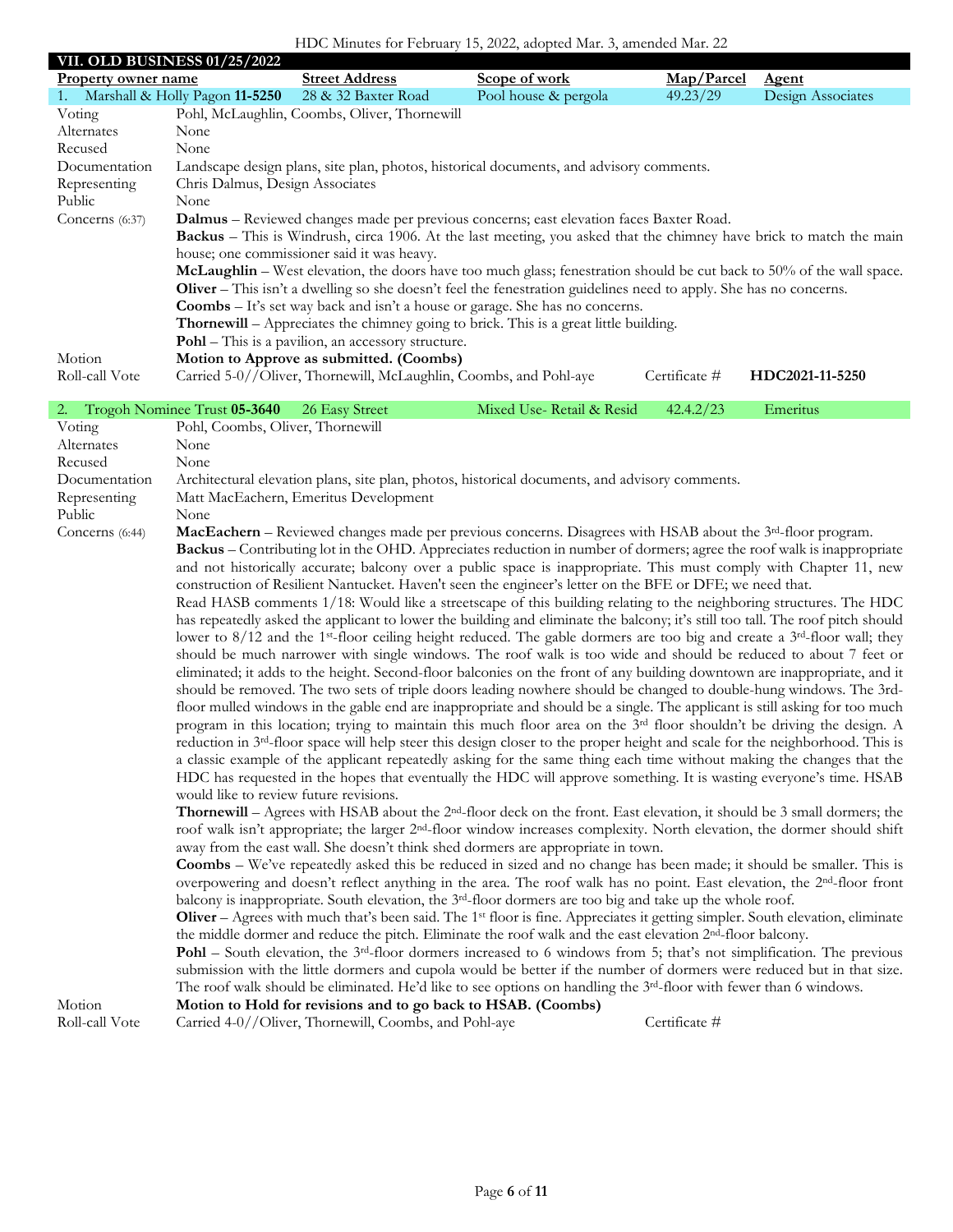|                                                                                                                                                                                                                                                                                                                                                                                                                                                                                                                                                                                                                                                                                                                                                                                                                                                                                                                                                                                                                                                                                                                                                                                                                                                                                                                                                                                                                                                                                                                                                                                                                                                                                                                                                                                                                                                                                                                                                                                                                                                                                                                                                                                                                                                                                                                     |                                                                  |                                                                                                                                                                          | HDC Minutes for February 15, 2022, adopted Mar. 3, amended Mar. 22                                                                                                                                                                                                                                                                                                                  |               |                 |
|---------------------------------------------------------------------------------------------------------------------------------------------------------------------------------------------------------------------------------------------------------------------------------------------------------------------------------------------------------------------------------------------------------------------------------------------------------------------------------------------------------------------------------------------------------------------------------------------------------------------------------------------------------------------------------------------------------------------------------------------------------------------------------------------------------------------------------------------------------------------------------------------------------------------------------------------------------------------------------------------------------------------------------------------------------------------------------------------------------------------------------------------------------------------------------------------------------------------------------------------------------------------------------------------------------------------------------------------------------------------------------------------------------------------------------------------------------------------------------------------------------------------------------------------------------------------------------------------------------------------------------------------------------------------------------------------------------------------------------------------------------------------------------------------------------------------------------------------------------------------------------------------------------------------------------------------------------------------------------------------------------------------------------------------------------------------------------------------------------------------------------------------------------------------------------------------------------------------------------------------------------------------------------------------------------------------|------------------------------------------------------------------|--------------------------------------------------------------------------------------------------------------------------------------------------------------------------|-------------------------------------------------------------------------------------------------------------------------------------------------------------------------------------------------------------------------------------------------------------------------------------------------------------------------------------------------------------------------------------|---------------|-----------------|
| 3. Cindy Helfrich 12-5354                                                                                                                                                                                                                                                                                                                                                                                                                                                                                                                                                                                                                                                                                                                                                                                                                                                                                                                                                                                                                                                                                                                                                                                                                                                                                                                                                                                                                                                                                                                                                                                                                                                                                                                                                                                                                                                                                                                                                                                                                                                                                                                                                                                                                                                                                           |                                                                  | 37 Fair Street                                                                                                                                                           | Roof & fenestration changes 42.3.2/121                                                                                                                                                                                                                                                                                                                                              |               | Emeritus        |
| Voting                                                                                                                                                                                                                                                                                                                                                                                                                                                                                                                                                                                                                                                                                                                                                                                                                                                                                                                                                                                                                                                                                                                                                                                                                                                                                                                                                                                                                                                                                                                                                                                                                                                                                                                                                                                                                                                                                                                                                                                                                                                                                                                                                                                                                                                                                                              |                                                                  | Camp (acting chair) McLaughlin, Coombs, Oliver, Thornewill                                                                                                               |                                                                                                                                                                                                                                                                                                                                                                                     |               |                 |
| Alternates                                                                                                                                                                                                                                                                                                                                                                                                                                                                                                                                                                                                                                                                                                                                                                                                                                                                                                                                                                                                                                                                                                                                                                                                                                                                                                                                                                                                                                                                                                                                                                                                                                                                                                                                                                                                                                                                                                                                                                                                                                                                                                                                                                                                                                                                                                          | None                                                             |                                                                                                                                                                          |                                                                                                                                                                                                                                                                                                                                                                                     |               |                 |
| Recused                                                                                                                                                                                                                                                                                                                                                                                                                                                                                                                                                                                                                                                                                                                                                                                                                                                                                                                                                                                                                                                                                                                                                                                                                                                                                                                                                                                                                                                                                                                                                                                                                                                                                                                                                                                                                                                                                                                                                                                                                                                                                                                                                                                                                                                                                                             | None                                                             |                                                                                                                                                                          |                                                                                                                                                                                                                                                                                                                                                                                     |               |                 |
| Documentation                                                                                                                                                                                                                                                                                                                                                                                                                                                                                                                                                                                                                                                                                                                                                                                                                                                                                                                                                                                                                                                                                                                                                                                                                                                                                                                                                                                                                                                                                                                                                                                                                                                                                                                                                                                                                                                                                                                                                                                                                                                                                                                                                                                                                                                                                                       |                                                                  |                                                                                                                                                                          | Architectural elevation plans, site plan, photos, historical documents, and advisory comments.                                                                                                                                                                                                                                                                                      |               |                 |
| Representing                                                                                                                                                                                                                                                                                                                                                                                                                                                                                                                                                                                                                                                                                                                                                                                                                                                                                                                                                                                                                                                                                                                                                                                                                                                                                                                                                                                                                                                                                                                                                                                                                                                                                                                                                                                                                                                                                                                                                                                                                                                                                                                                                                                                                                                                                                        |                                                                  | Matt MacEachern, Emeritus Development                                                                                                                                    |                                                                                                                                                                                                                                                                                                                                                                                     |               |                 |
| Public                                                                                                                                                                                                                                                                                                                                                                                                                                                                                                                                                                                                                                                                                                                                                                                                                                                                                                                                                                                                                                                                                                                                                                                                                                                                                                                                                                                                                                                                                                                                                                                                                                                                                                                                                                                                                                                                                                                                                                                                                                                                                                                                                                                                                                                                                                              | None                                                             |                                                                                                                                                                          |                                                                                                                                                                                                                                                                                                                                                                                     |               |                 |
| MacEachern - Reviewed changes made per previous concerns. The roof walk was previously approved<br>Concerns $(7:02)$<br>Backus - Circa 1820 typical Nantucket individually significant; the addition, alteration and porch were approved August<br>2021. Screening used to get this approved should be looked at very carefully; the side entry stairs compete with the front;<br>agrees stairs should be parallel with the side of the wall; we do have side entries on ells in the OHD. The roof walk was<br>approved natural to weather and should remain as approved. There is already one basement access in the rear, this<br>proposed basement access is excessive.<br>Read HASB comments 1/18: The north elevation areaway will be visible from Fair Street and should be eliminated; there<br>is already another basement access in the rear; this was previously requested by the HDC, yet it is still proposed. The front<br>stoop should be repaired rather than replaced to enable the existing railing to remain at a less than code height. The south<br>elevation exterior stair should be integrated along the side of the building, not projecting out; this was also requested by<br>the HDC. Privet hedges should not be counted on to hide inappropriate architectural features on the front of buildings;<br>they lose their leaves in winter and could be removed in the future. If something is inappropriate, it should not be allowed.<br>HSAB would like to review future revisions.<br><b>Coombs</b> – The front basement entry is not appropriate on Fair Street. North elevation, the shutters are inconsistent<br>(existing).<br><b>Thornewill</b> – South elevation, the stair is okay; not sure the hedge needs to be 8'. The roof walk skirt needs to remain<br>natural to weather. Doesn't think the basement stair will be "in your face."<br>Oliver – Okay with the roof walk. Agrees the side steps on the driveway side are fine. Still concerned about the side porch<br>stairs coming straight down. We could add that screening be in perpetuity.<br>McLaughlin - No comments.<br><b>Camp</b> – Thinks the front basement access will blend with the side porch.<br>Motion to Approve as submitted with the privet to be maintained in perpetuity. (McLaughlin)<br>Motion |                                                                  |                                                                                                                                                                          |                                                                                                                                                                                                                                                                                                                                                                                     |               |                 |
| Roll-call Vote                                                                                                                                                                                                                                                                                                                                                                                                                                                                                                                                                                                                                                                                                                                                                                                                                                                                                                                                                                                                                                                                                                                                                                                                                                                                                                                                                                                                                                                                                                                                                                                                                                                                                                                                                                                                                                                                                                                                                                                                                                                                                                                                                                                                                                                                                                      |                                                                  |                                                                                                                                                                          | Carried 5-0//Thornewill, Coombs, Oliver, McLaughlin, and Camp-aye                                                                                                                                                                                                                                                                                                                   | Certificate # | HDC2021-12-5354 |
| BC Sconset, LLC 07-4226<br>4.                                                                                                                                                                                                                                                                                                                                                                                                                                                                                                                                                                                                                                                                                                                                                                                                                                                                                                                                                                                                                                                                                                                                                                                                                                                                                                                                                                                                                                                                                                                                                                                                                                                                                                                                                                                                                                                                                                                                                                                                                                                                                                                                                                                                                                                                                       |                                                                  | 9 Hawks Circle                                                                                                                                                           | Hardscape                                                                                                                                                                                                                                                                                                                                                                           | 74/37.1       | Ahern           |
| Voting<br>Alternates<br>Recused<br>Documentation<br>Representing<br>Public<br>Concerns $(7:19)$<br>Motion<br>Roll-call Vote                                                                                                                                                                                                                                                                                                                                                                                                                                                                                                                                                                                                                                                                                                                                                                                                                                                                                                                                                                                                                                                                                                                                                                                                                                                                                                                                                                                                                                                                                                                                                                                                                                                                                                                                                                                                                                                                                                                                                                                                                                                                                                                                                                                         | None<br>None<br>None<br>None<br>None<br>Not opened at this time. | Camp (acting chair), Coombs, Oliver, Thornewill<br>Motion to Hold for representation. (Coombs)<br>Carried 4-0//Oliver, Thornewill, Coombs, and Camp-aye                  |                                                                                                                                                                                                                                                                                                                                                                                     | Certificate # |                 |
| Brett Fodiman 12-5374<br>5.                                                                                                                                                                                                                                                                                                                                                                                                                                                                                                                                                                                                                                                                                                                                                                                                                                                                                                                                                                                                                                                                                                                                                                                                                                                                                                                                                                                                                                                                                                                                                                                                                                                                                                                                                                                                                                                                                                                                                                                                                                                                                                                                                                                                                                                                                         |                                                                  | 3 Tetawkimmo Drive                                                                                                                                                       | New dwelling                                                                                                                                                                                                                                                                                                                                                                        | 53/41         | <b>CWA</b>      |
| Voting<br>Alternates<br>Recused<br>Documentation<br>Representing<br>Public<br>Concerns (7:20)                                                                                                                                                                                                                                                                                                                                                                                                                                                                                                                                                                                                                                                                                                                                                                                                                                                                                                                                                                                                                                                                                                                                                                                                                                                                                                                                                                                                                                                                                                                                                                                                                                                                                                                                                                                                                                                                                                                                                                                                                                                                                                                                                                                                                       | None<br>None<br>None                                             | Camp (acting chair), Coombs, Oliver, Welch, Thornewill<br>Architectural elevation plans, site plan, photos, and correspondence.<br>Chip Webster, Chip Webster Associates | Webster – Reviewed changes made per previous concerns. Barriers around the wells on the rear will be addressed in the<br>landscape plan. Removed any reference to a pool. The neighborhood design review board has approved of this.<br><b>Welch</b> – East elevation, the $\frac{3}{4}$ -story dormer has an artifact line that makes it look like a double roof. Changing out the |               |                 |
| brackets helped keep the subtle shingle style. Appreciates the west-elevation garage overhang being pulled back. North<br>elevation, the left and right dormers are proud of the secondary mass on the 2 <sup>nd</sup> floor.<br><b>Thornewill</b> – West elevation, appreciates getting rid of the brackets but the top band board makes it look fragile; should<br>be shingled; the lights in the garage doors should match the front door 4 lights; the chimney looks fat from this side.<br><b>Coombs</b> – West elevation, the garage doors, eliminate the bottom row of windows.<br><b>Oliver</b> – Asked if the boxes shown on the floor plan are below grade (yes). They have no railings.<br><b>Camp</b> – Agrees about the garage door lights. She would prefer the see-through to be brought in 6" each side.<br><b>Backus</b> – Read into the record a letter of concerns from Stephen Watson; his attorney asked for the height from grade.<br>Motion<br>Motion to Approve through staff with the archway brought in 6" on the sides and top; the garage door lights to<br>be 4-lights matching the front door; and to conform with the approval of the Neighborhood Design Review<br>Board. (Coombs)<br>Certificate #<br>Roll-call Vote<br>Carried 4-1//Thornewill, Welch, Coombs, and Camp-aye; Oliver-nay<br>HDC2021-12-5374                                                                                                                                                                                                                                                                                                                                                                                                                                                                                                                                                                                                                                                                                                                                                                                                                                                                                                                                                                        |                                                                  |                                                                                                                                                                          |                                                                                                                                                                                                                                                                                                                                                                                     |               |                 |
|                                                                                                                                                                                                                                                                                                                                                                                                                                                                                                                                                                                                                                                                                                                                                                                                                                                                                                                                                                                                                                                                                                                                                                                                                                                                                                                                                                                                                                                                                                                                                                                                                                                                                                                                                                                                                                                                                                                                                                                                                                                                                                                                                                                                                                                                                                                     |                                                                  |                                                                                                                                                                          |                                                                                                                                                                                                                                                                                                                                                                                     |               |                 |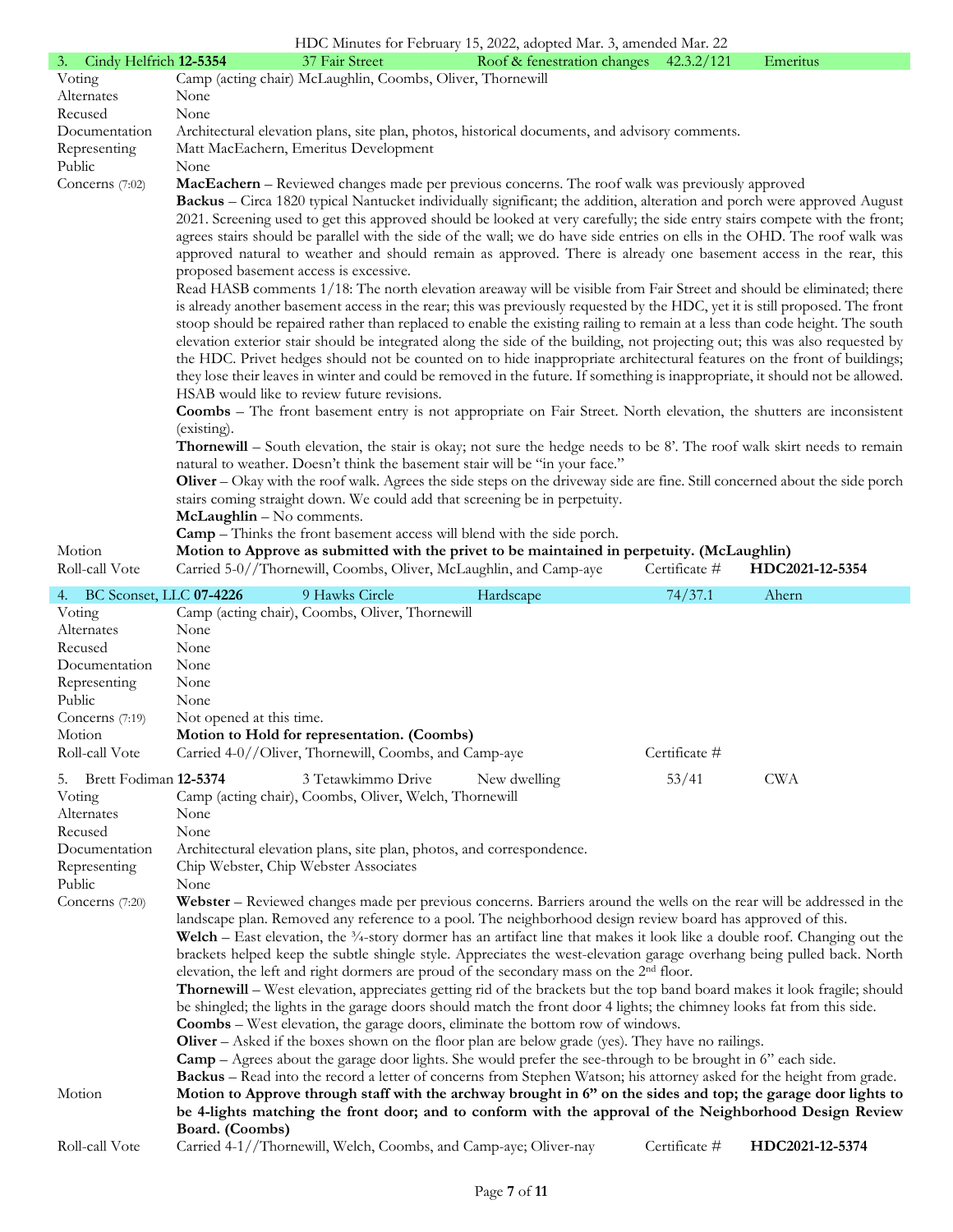|                               |                                                                                                                                  | HDC Minutes for February 15, 2022, adopted Mar. 3, amended Mar. 22 |               |            |
|-------------------------------|----------------------------------------------------------------------------------------------------------------------------------|--------------------------------------------------------------------|---------------|------------|
| 6. Brett Fodiman 10-4969      | 27 Cato Lane                                                                                                                     | New dwelling                                                       | 55/118        | <b>CWA</b> |
| Voting                        | Coombs (acting chair), McLaughlin, Oliver, Thornewill                                                                            |                                                                    |               |            |
| Alternates                    | None                                                                                                                             |                                                                    |               |            |
| Recused                       | None                                                                                                                             |                                                                    |               |            |
| Documentation                 | Architectural elevation plans, site plan, and photos.                                                                            |                                                                    |               |            |
| Representing                  | Chip Webster, Chip Webster Associates                                                                                            |                                                                    |               |            |
| Public                        | None                                                                                                                             |                                                                    |               |            |
| Concerns (7:47)               | Webster – Reviewed changes made per previous concerns.                                                                           |                                                                    |               |            |
|                               | Thornewill - The front door should have typical sidelights: panel with 3 lights. North elevation rear mass, the fascia could     |                                                                    |               |            |
|                               | drop bringing down the whole roof making it more secondary. There's a lot of glass on the rear but doesn't think it'll be        |                                                                    |               |            |
|                               | visible.                                                                                                                         |                                                                    |               |            |
|                               | <b>Oliver</b> – Appreciates the changes.                                                                                         |                                                                    |               |            |
|                               | McLaughlin - West elevation, the left should have only 2 glass doors. South elevation, the overhanging balcony needs             |                                                                    |               |            |
|                               | brackets; the basement well has no walkout access.                                                                               |                                                                    |               |            |
| Motion                        | Motion to Hold for more information on the basement well access and site plan and revisions. (Thornewill)                        |                                                                    |               |            |
| Roll-call Vote                | Carried 4-0//Oliver, McLaughlin, Thornewill, and Coombs-aye                                                                      |                                                                    | Certificate # |            |
| 7. Brett Fodiman 10-4970      | 27 Cato Lane                                                                                                                     | Garage                                                             | 55/118        | <b>CWA</b> |
| Voting                        | Coombs (acting chair), McLaughlin, Oliver, Thornewill                                                                            |                                                                    |               |            |
| Alternates                    | None                                                                                                                             |                                                                    |               |            |
| Recused                       | None                                                                                                                             |                                                                    |               |            |
| Documentation                 | Architectural elevation plans, site plan, and photos.                                                                            |                                                                    |               |            |
| Representing                  | Chip Webster, Chip Webster Associates                                                                                            |                                                                    |               |            |
| Public                        | None                                                                                                                             |                                                                    |               |            |
| Concerns (8:01)               | Not opened at this time.                                                                                                         |                                                                    |               |            |
| Motion                        | Motion to Hold to track with the main dwelling. (Thornewill)                                                                     |                                                                    |               |            |
| Roll-call Vote                | Carried 4-0//Oliver, McLaughlin, Thornewill, and Coombs-aye                                                                      |                                                                    | Certificate # |            |
| 8.<br>Theodorakos Vaios Trust | 79 Pocomo Road                                                                                                                   | New dwelling                                                       | 15/5          | <b>CWA</b> |
| Voting                        | Pohl, McLaughlin, Coombs, Oliver, Thornewill                                                                                     |                                                                    |               |            |
| Alternates                    | None                                                                                                                             |                                                                    |               |            |
| Recused                       | None                                                                                                                             |                                                                    |               |            |
| Documentation                 | Architectural elevation plans, site plan, and photos.                                                                            |                                                                    |               |            |
| Representing                  | Chip Webster, Chip Webster Associates                                                                                            |                                                                    |               |            |
| Public                        | None                                                                                                                             |                                                                    |               |            |
| Concerns (8:02)               | Webster – Reviewed changes made per previous concerns; this is $168'$ from the road; $1st$ -floor length is $88'$ not including  |                                                                    |               |            |
|                               | the porches.                                                                                                                     |                                                                    |               |            |
|                               | <b>Thornewill</b> – Being 4' shorter is better than nothing; the fenestration changes make a big difference. The front door      |                                                                    |               |            |
|                               | sidelights should have 2 lights at the top to match the door. Hopes the north elevation isn't visible from the beach; given      |                                                                    |               |            |
|                               | Mr. Pohl's comments, we should probably see a reduction in the north-elevation fenestration.                                     |                                                                    |               |            |
|                               | <b>Coombs</b> – Appreciates the reduction of windows. South elevation left $2nd$ -floor, suggested eliminating the center "C"    |                                                                    |               |            |
|                               | window to lighten it up. Doesn't think this be visible from the beach. Asked the length including the porches; this is too       |                                                                    |               |            |
|                               | long and needs to be further reduced.                                                                                            |                                                                    |               |            |
|                               | Discussion about the length with and without porches; overall length need to be included on the elevations.                      |                                                                    |               |            |
|                               | <b>Oliver</b> – She viewed this; given what's happening across the street, she has no concerns.                                  |                                                                    |               |            |
|                               | McLaughlin - The 2 <sup>nd</sup> -floor decks shouldn't extend more than 8' off the wall.                                        |                                                                    |               |            |
|                               | <b>Pohl</b> – The elevations look completely flat when there is at least 1' to 2' of grade change. If you can see the water, the |                                                                    |               |            |
|                               | water can see you; this is overly large, and he doesn't support it. It's around 107'6" including the porches.                    |                                                                    |               |            |
| Motion                        | Motion to Hold for revisions. (Coombs)                                                                                           |                                                                    |               |            |
| Roll-call Vote                | Carried 5-0//Oliver, Thornewill, McLaughlin, Coombs, and Pohl-aye                                                                |                                                                    | Certificate # |            |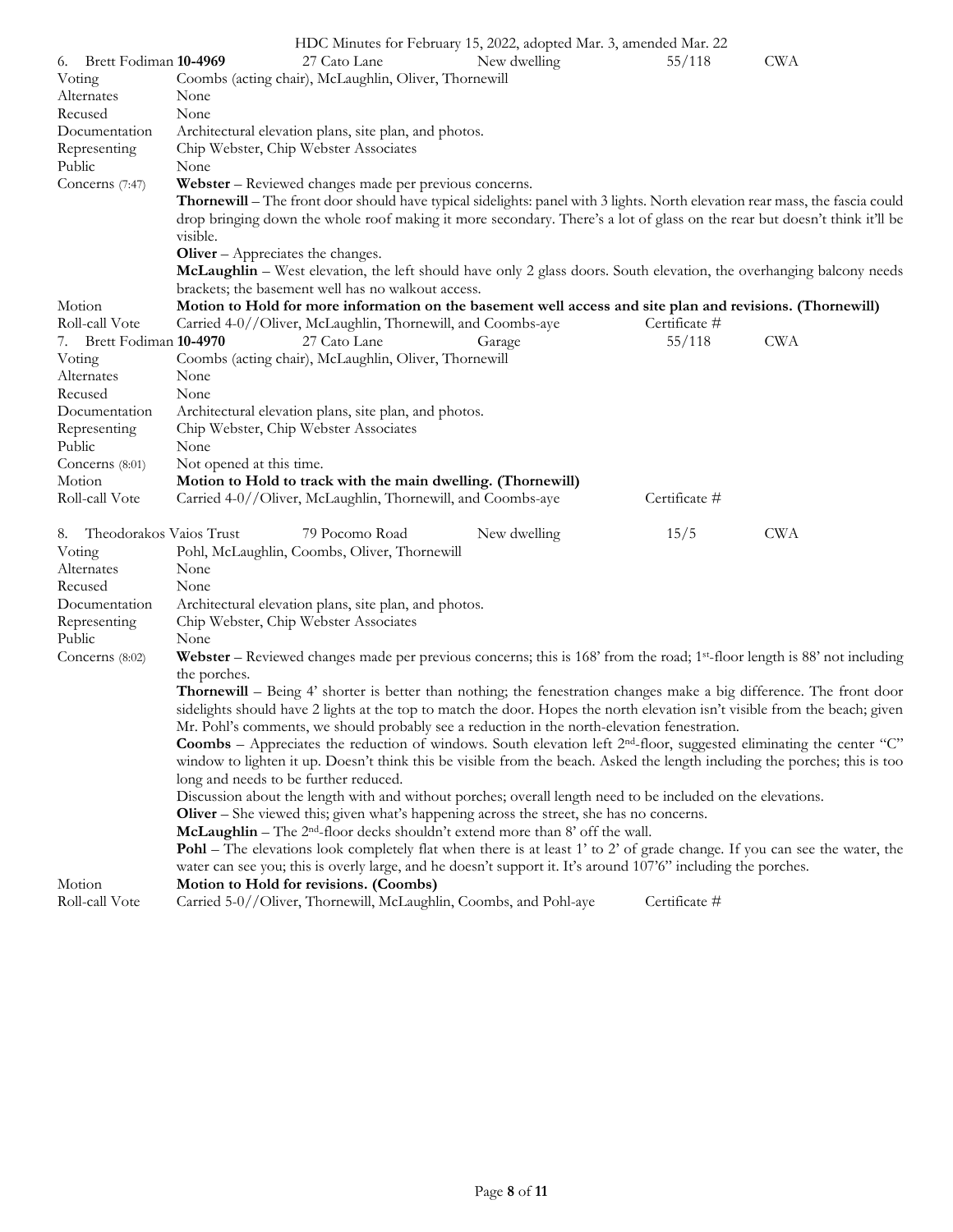| HDC Minutes for February 15, 2022, adopted Mar. 3, amended Mar. 22 |                                                                                                                                                |                           |               |          |  |  |  |
|--------------------------------------------------------------------|------------------------------------------------------------------------------------------------------------------------------------------------|---------------------------|---------------|----------|--|--|--|
| 9. Anthony Noto 11-5270                                            | 10 Lincoln Avenue                                                                                                                              | Addition & reno           | 30/184        | Emeritus |  |  |  |
| Voting                                                             | Pohl, Camp, Coombs, Oliver, Welch                                                                                                              |                           |               |          |  |  |  |
| Alternates                                                         | None                                                                                                                                           |                           |               |          |  |  |  |
| Recused                                                            | None                                                                                                                                           |                           |               |          |  |  |  |
| Documentation                                                      | Architectural elevation plans, site plan, photos, historical documents, and advisory comments.                                                 |                           |               |          |  |  |  |
| Representing                                                       | Matt MacEachern, Emeritus Development                                                                                                          |                           |               |          |  |  |  |
| Public                                                             | Kristen Gagalis, for 11 & 13 Lincoln Avenue                                                                                                    |                           |               |          |  |  |  |
| Concerns $(8:20)$                                                  | MacEachern - Reviewed changes made per previous concerns; to move forward 15' and still be 84' from the road.                                  |                           |               |          |  |  |  |
|                                                                    | Backus - Circa 1908 Queen Anne; this has a distinctive style and setting that should be maintained; it shouldn't be moved                      |                           |               |          |  |  |  |
|                                                                    | to accommodate a program in the rear; this is a double-frontage lot. It's debatable whether or not the rear would be visible.                  |                           |               |          |  |  |  |
|                                                                    | There had been a request for a window survey. The shingle style should be maintained. The plans should also show the                           |                           |               |          |  |  |  |
|                                                                    | structure as it exists. Should bring back the shingle-style elements; shed dormers would be more appropriate.                                  |                           |               |          |  |  |  |
|                                                                    | Read HSAB comments 1/31: The house should not move forward on the property; to preserve the large front lawn, the                              |                           |               |          |  |  |  |
|                                                                    | driveway and parking should remain on the back of the property. The modified shed dormers on the front are preferred                           |                           |               |          |  |  |  |
|                                                                    | and should drop so that the tops of the dormers intersect the roof at the break in the gambrel roofs. The south-facing 3rd-                    |                           |               |          |  |  |  |
|                                                                    | floor window/door unit still has too much glass; the windows should be reduced in size to create at least a foot of shingles                   |                           |               |          |  |  |  |
|                                                                    | between the doors and windows. The French doors on the front balcony should be changed to 12 lights with kick panel;                           |                           |               |          |  |  |  |
|                                                                    | to minimize the visibility of the front balcony French doors, shingle the lower half of the balustrade rail. On the south,                     |                           |               |          |  |  |  |
|                                                                    | the 6-unit French door is too expansive and should be broken up or reduced. HSAB would like to review further revisions.                       |                           |               |          |  |  |  |
|                                                                    | Gagalis - Moving this forward dramatically changes the historic streetscape as does the addition of a front driveway.                          |                           |               |          |  |  |  |
|                                                                    | <b>Camp</b> – On this side of the street, large lawns are the streetscape; access should remain of Capaum Road. The shed                       |                           |               |          |  |  |  |
|                                                                    | dormers are quieter and likes the upper gambrel being the top of the dormer roof. If the garage is beside the house, it will                   |                           |               |          |  |  |  |
|                                                                    | create a massively long block. An eyebrow window would harken back to shingle style. East elevation, the 3 <sup>rd</sup> floor is over         |                           |               |          |  |  |  |
|                                                                    | fenestrated; it needs more shingles.                                                                                                           |                           |               |          |  |  |  |
|                                                                    | Coombs - East elevation 3 <sup>rd</sup> floor, there should be one door with 2 windows; it's over fenestrated. South elevation, reduce         |                           |               |          |  |  |  |
|                                                                    | the number of doors and windows; the 1 <sup>st</sup> -floor fenestration should match the 2 <sup>nd</sup> floor. Agrees with what's been said. |                           |               |          |  |  |  |
|                                                                    | Oliver $-$ Agrees with HSAB. There is precedent for the east $2nd$ -floor deck. The dormers should be below the main roof.                     |                           |               |          |  |  |  |
|                                                                    | Welch – Agrees with Ms. Oliver about the dormers. He's definitely against moving this.                                                         |                           |               |          |  |  |  |
|                                                                    | Pohl – He agrees with what's been said. Pointed out that 12 Lincoln was approved moved forward because of the location                         |                           |               |          |  |  |  |
| Motion                                                             | of this house, which is now being proposed to change.<br>Motion to Hold for revisions. (Welch)                                                 |                           |               |          |  |  |  |
| Roll-call Vote                                                     | Carried 5-0//Oliver, Coombs, Camp, Welch, and Pohl-aye                                                                                         |                           | Certificate # |          |  |  |  |
|                                                                    |                                                                                                                                                |                           |               |          |  |  |  |
| 10. 450 Green Park, LLC 11-5272                                    | 2 Stone Alley                                                                                                                                  | Adtn, Alter, & Foundation | 42.3.1/103    | Emeritus |  |  |  |
| Voting                                                             | Pohl, Camp, Coombs, Oliver, Welch                                                                                                              |                           |               |          |  |  |  |
| Alternates                                                         | None                                                                                                                                           |                           |               |          |  |  |  |
| Recused                                                            | None                                                                                                                                           |                           |               |          |  |  |  |
| Documentation                                                      | Architectural elevation plans, site plan, photos, historical documents, and advisory comments.                                                 |                           |               |          |  |  |  |
| Representing                                                       | Matt MacEachern, Emeritus Development                                                                                                          |                           |               |          |  |  |  |
| Public                                                             | Alger                                                                                                                                          |                           |               |          |  |  |  |
|                                                                    | Linda Williams                                                                                                                                 |                           |               |          |  |  |  |
| Concerns (8:50)                                                    | MacEachern - Reviewed changes made per previous concerns.                                                                                      |                           |               |          |  |  |  |
|                                                                    | <b>Backus</b> – Reviewed it's history. Appreciates the stepping back but it still presents as a wall along Stone alley (check tape             |                           |               |          |  |  |  |

Motion **Motion to Hold for Thursday, February 17th. (Welch)** Roll-call Vote Carried 5-0//Oliver, Coombs, Camp, Welch, and Pohl-aye Certificate #

8:54) We need a window survey since windows are being replaced.

## Rest held for Thursday, February 17th.

|     | VII. NEW BUSINESS 02/01/2022      |                       |                       |             |                    |
|-----|-----------------------------------|-----------------------|-----------------------|-------------|--------------------|
|     | <b>Property owner name</b>        | <b>Street Address</b> | Scope of work         | Map/Parcel  | <b>Agent</b>       |
|     | Glenn Lajeunesse 01-5553          | 4 Mioxes Way          | New Cabana            | 65/87       | Thornewill Designs |
|     | 34B Walsh St N.T. 01-5568         | 34B Walsh Street      | Addition              | 29/104      | Studio Ppark       |
| 3.  | Peter Michalowski 01-5573         | 34 Dukes Road         | Rev. 72768: hardscape | 56/187      | Linda Williams     |
| 4.  | BPC 4 Dolphin Ct., LLC 01-5574    | 4 Dolphin Court       | Addition              | 42.4.1/65.2 | Linda Williams     |
| 5.  | BPC 8 N. Beach St., LLC 01-5572   | 8 North Beach Street  | Addition              | 42.4.1/65.1 | Linda Williams     |
| 6.  | S & R Island Dev. 01-5576         | 26 Woodland Drive     | Demo dwelling         | 68/260      | Linda Williams     |
|     | Sam Nicholson 01-5534             | 22 Brewster Road      | Addition              | 54/196.1    | Val Oliver         |
| 8.  | Steve Theroux 01-5536             | 25 Broadway           | Storage/garbage bins  | 73.1.3/108  | <b>NAG</b>         |
| 9.  | Steve & Kim Schaefer 01-5526      | 86 Cliff Road         | Shed/Fence            | 30/74.2     | Robert Newman      |
| 10. | Steve & Kim Schaefer 01-5525      | 86 Cliff Road         | New dwelling          | 30/74.2     | Robert Newman      |
|     | 11. All Vines, LLC <b>01-5537</b> | 9 Prospect Street     | Roof Shingle Change   | 55.4.4/41   | $T$ & $T$ Roofing  |
|     | 12. Hollis Webb 01-5586           | 30 Dukes Road         | Demolition            | 56/189      | Hollis Webb        |
|     | 13. The Sandbar 01-5527           | 4 Bathing Beach Road  | Roof Overhang         | 29/1        | Val Oliver         |
|     | 14. 36 Easton St. Corp. 01-5520   | 36 Easton Street      | Rev.: Move AC to west | 42.1.4/19   | <b>EMDA</b>        |
|     |                                   |                       | Page 9 of 11          |             |                    |

**Pohl** – This is too complicated to review in the time left today. Asked to hold for Thursday.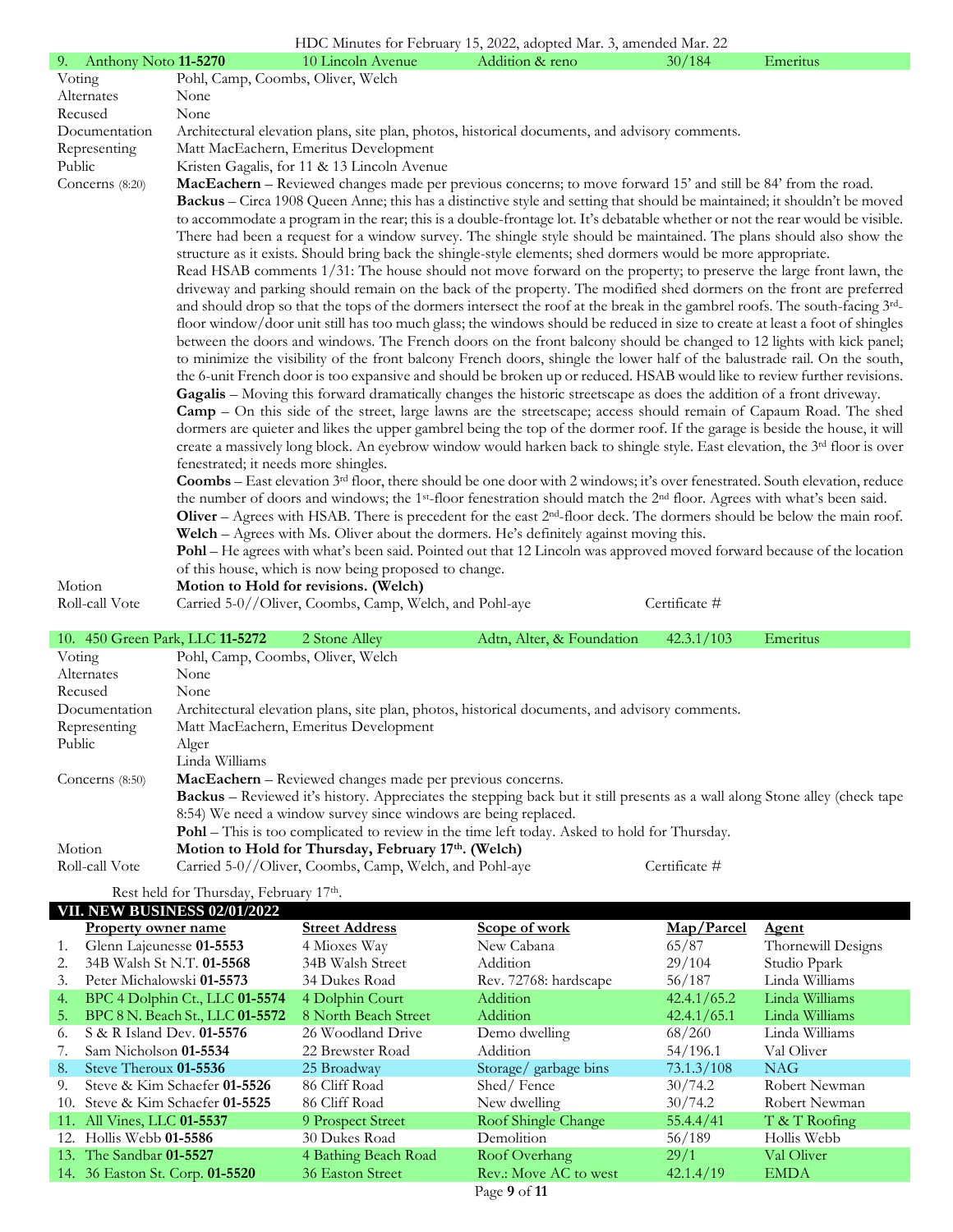|    |                                          | HDC Minutes for February 15, 2022, adopted Mar. 3, amended Mar. 22 |                                                     |                          |                               |
|----|------------------------------------------|--------------------------------------------------------------------|-----------------------------------------------------|--------------------------|-------------------------------|
|    | 15. B16ACK LLC 01-5524                   | 8 Meadowview Drive                                                 | New Dwelling - Garage                               | 56/147                   | <b>EMDA</b>                   |
|    | 16. 71 N. Liberty Trust 01-5539          | 71 North Liberty Street                                            | Hardscape                                           | 41/141.1                 | <b>NAG</b>                    |
|    | 17. Rbt. Veghte & Robin Rednor           | 2 Ann's Lane                                                       | New Roof Walk                                       | 49/59.1                  | <b>DTA</b>                    |
|    | 18. William Schultz 01-5550              | 23 Friendship Lane                                                 | Garage Demo/ Move Off                               | 56/347                   | David Pekarcik                |
|    | 19. William Schultz 01-5551              | 23 Friendship Lane                                                 | Garage Move on Site                                 | 56/347                   | David Pekarcik                |
|    |                                          |                                                                    |                                                     |                          |                               |
|    | 20. Glenn Lajeunesse 01-5553             | 4 Mioxes Way                                                       | Solar Roof Array                                    | 65/87                    | Ack Smart                     |
|    | 21. Vlatko Pesnacki 01-5557              | 10 Lewis Court                                                     | New Dwelling                                        | 67/155                   | Val Oliver                    |
|    | 22. Hamling Deirdre Tr 01-5559           | 6 Lowell Place                                                     | Rev. 02-2951: addition                              | 41/167                   | Joseph Topham                 |
|    | 23. King Fisher Realty Tr 01-5596        | 278 Polpis Road                                                    | Rev. COA: Rf Wlk & Fenes.                           | 25/2                     | Gryphon Architect             |
|    | 24. Fine Luxury Homes 01-5601            | 10 Beaver Street                                                   | Re-roof                                             | 55.1.4/80                | <b>Steven Stockigt</b>        |
|    | 25. Jay Cohen 01-5570                    | 24 Medouie Creek Road                                              | Main House Alteration                               | 20/2                     | Smith & Hutton                |
|    | 26. Lloyd Realty, LLC 01-5600            | 7 Heather Lane                                                     | New Dwelling                                        | 30/24.2                  | S. Metz                       |
|    | 27. Hulbert Ack LLC 01-5565              | 2 Hulbert Avenue                                                   | Hardscape                                           | 42.1.4/21                | Atlantic Landscaping          |
|    | 28. Nantucket 62 Walsh, LLC 01-5588      | 62 Walsh Street                                                    | Rev. 08-4379:                                       | $29/85 + 85.2$           | Botticelli + Pohl             |
|    |                                          |                                                                    |                                                     |                          | <b>BPC</b>                    |
|    | 29. Taco 1, LLC 01-5569                  | 22 Bartlett Road (24 Bart)                                         | New Dwelling                                        | 65/86                    |                               |
|    | 30. Ocean Dojo, LLC 01-5567              | 20 Bartlett Road (22 Bart)                                         | New Dwelling                                        | 65/76                    | <b>BPC</b>                    |
|    | 31. Mike & Jackie Raso 01-5612           | 82 Centre Street                                                   | Alteration                                          | 42.4.3/62                | Mike & Jackie Raso            |
|    | <b>IX. OLD BUSINESS 02/08/2022</b>       |                                                                    |                                                     |                          |                               |
|    | <b>Property owner name</b>               | <b>Street Address</b>                                              | <b>Scope of work</b>                                | <b>Map/Parcel</b>        | <b>Agent</b>                  |
| 1. | Michael Koufakis 10-5042                 | 6 Swain Street                                                     | Dormer addition                                     | 42.4.1/82.2              | George Wing                   |
| 2. | Bluefin, LLC 11-5194                     | 27 Ellen's Way Lot 20                                              | New Dwelling                                        | 81/180                   | <b>Brook Meerbergen</b>       |
| 3. | Elizabeth Powell 12-5445                 | 71 Cliff Road                                                      | Hardscape                                           | 30/160                   | <b>Atlantic Landscaping</b>   |
| 4. | Elizabeth Powell 12-5440                 | 71 Cliff Road                                                      | Cabana                                              |                          | <b>Thornewill Designs</b>     |
|    |                                          |                                                                    |                                                     | 30/160                   |                               |
| 5. | Matt O'Connor 12-5370                    | 16 Tashama Lane                                                    | Retaining wall                                      | 55/481                   | <b>KM</b> Designs             |
| 6. | 1 Caroline Way, LLC 12-5439              | 1 Caroline Way                                                     | Rev: main and guest houses                          | 85/58 & 59               | Vincente Burin Arch.          |
| 7. | 1 Caroline Way, LLC 12-5414              | 1 Caroline Way                                                     | Pool & hardscape                                    | 85/58 & 59               | Ahern                         |
| 8. | 22 Easton St, LLC 06-4026                | 22 Easton Street                                                   | Pool & hardscape                                    | 42.1/12                  | Ahern                         |
| 9. | Island Living, LLC 11-5151               | 4a Wamasquid Place                                                 | Pool & hardscape                                    | 56/113.9                 | Ahern                         |
|    | 10. 33 North Mill St, LLC 11-5051        | 7 North Mill Street                                                | Garage & studio                                     | 55.4.4/77                | Sophie Metz                   |
|    | 11. 33 North Mill St, LLC 11-5126        | 7 North Mill Street                                                | Hardscape                                           | 55.4.4/77                | <b>Atlantic Landscaping</b>   |
|    |                                          |                                                                    |                                                     |                          |                               |
|    | 12. 23 Broad St, LLC 10-4843             | 23 Broad Street                                                    | Fenestration & addition                             | 42.4.2/77                | Emeritus                      |
|    |                                          |                                                                    |                                                     |                          |                               |
|    | 13. Family Ties ACK, LLC 11-5159         | 11 Alliance Lane                                                   | New dwelling                                        | 39/24.1                  | Studio Ppark                  |
|    | X. NEW BUSINESS 02/01/2022               |                                                                    |                                                     |                          |                               |
|    | <b>Property owner name</b>               | <b>Street Address</b>                                              | Scope of work                                       | Map/Parcel               | <b>Agent</b>                  |
| 1. | <b>Brandon Bean</b>                      | 2 Candle House Lane                                                | New Dwelling                                        | 55.4.1/1                 | TJ Waterson                   |
| 2. | Peter Barrett                            | 40 Maryann Drive                                                   | Move garage door                                    | 68/965                   | Topham Designs                |
| 3. | Philip Garufi                            | 6 West Way                                                         | Additions                                           | 38/134                   | Val Oliver                    |
| 4. | Ocean Heath, LLC                         | 9 Falmouth Avenue                                                  | Fenestration and Decks                              | 82/423                   | JN Designs                    |
| 5. |                                          | 9 Falmouth Avenue                                                  |                                                     |                          |                               |
|    | Ocean Heath, LLC                         |                                                                    | Shed                                                | 82/423                   | JN Designs                    |
| 6. | 9 Beach Grass, LLC                       | 9 Beach Grass Road                                                 | New Duplex                                          | 68/859                   | Linda Williams                |
| 7. | Pebbe Nicholson                          | 24 Brewster Road                                                   | New Barn/Apt                                        | 54/169.3                 | Val Oliver                    |
| 8. | 50 Brewster Rd, LLC                      | 50 Brewster Road                                                   | Reduce Building revision                            | 43/96                    | <b>EMDA</b>                   |
| 9. | Wallace Ack, LLC                         | 45 Hulbert Avenue                                                  | Boardwalk/ Gate                                     | 29/16                    | Jardins Intl.                 |
|    | 10. Andrew and Brooke Roger              | 7E Lincoln Avenue                                                  | Driveway/Hardscape                                  | 42.4.1/18                | Jardins Intl.                 |
|    | 11. One Bloom, LLC                       | 1 Bloom Street                                                     | Hardscape: drive, fence, etc                        | 42.3.3/140               | Jardins Intl.                 |
|    | 12. 11 Beach Grass, LLC                  | 11 Beach Grass Road                                                | Revision: trim change                               | 68/855                   | Linda Williams                |
|    | 13. Michael & Jaqueline Raso             | 82 Center Street                                                   | Replace/inststall front wall                        | 42.4.3/62                | Mike & Jackie Raso            |
|    | 14. Jean Moran                           | 4 Washington Avenue                                                | New Pool                                            | 60.2.4/65                | Jon Paul Couture              |
|    | 15. Jean Moran                           | 4 Washington Avenue                                                | Window Well                                         | 60.2.4/65                | Jon Paul Couture              |
|    |                                          |                                                                    |                                                     |                          |                               |
|    | 16. Jean Moran                           | 4 Washington Avenue                                                | New Garage                                          | 60.2.4/65                | Jon Paul Couture              |
|    | 17. Robert and Daryl Westbrook           | 16 Baxter Road                                                     | Rooftop Solar                                       | 49.2.3/16                | Cotuit Solar                  |
|    | 18. 10 Hydrangea Ln No 3, LLC            | 10 Hydrangea Lane                                                  | Rooftop Solar                                       | 73/89                    | Cotuit Solar                  |
|    | 19. Caesara Wendin Family TR             | 1 West Chester Street                                              | Roof Replacement                                    | 42.4.3/15.2              | T & T Roofing                 |
|    | 20. Scott Dehm and Amy Hauk              | 8 Ash Street                                                       | Addition; Gate                                      | 42.4.2/94                | Sandcastle Const. Inc.        |
|    | 21. Scott Dehm and Amy Hauk              | 8 Ash Street                                                       | Demo Shed                                           | 42.4.2/94                | Sandcastle Const. Inc.        |
|    | 22. Klinck Ruth Hill                     | 301 Madaket Road                                                   | Demo shed                                           | 60.2.1/55                | <b>NAG</b>                    |
|    | 23. Klinck Ruth Hill                     | 301 Madaket Road                                                   | New shed                                            | 60.2.1/55                | <b>NAG</b>                    |
|    | 24. Lloyd Reality, LLC                   | 7 Heather Lane                                                     | New Guest House                                     | 30/24.2                  | S. Metz                       |
|    |                                          | 74 North Liberty Street                                            | Shed                                                | 41/236                   | Val Oliver                    |
|    | 25. N. Liberty, LLC                      |                                                                    |                                                     |                          |                               |
|    | 26. Gail Johnson                         | 21 South Water Street                                              | New Front Door                                      | 42.4.2/102               | <b>Lucas Velle</b>            |
|    | 27. Ack Weatherly Pl                     | 3 Weatherly Place                                                  | Move Shed on Lot                                    | 67/950                   | Plamen Dimitov                |
|    | 28. Ack Weatherly Pl                     | 3 Weatherly Place                                                  | New Second Dwelling                                 | 67/950                   | Plamen Dimitov                |
|    | 29. PFox Nantucket, LLC<br>30. John Holt | 20 Orange Street<br>14 Clifton Street                              | Rev10-5015:rmv prt pergola<br>Lower Building Height | 42.3.2/70<br>73.4.1/39.1 | Botticelli + Pohl<br>Emeritus |